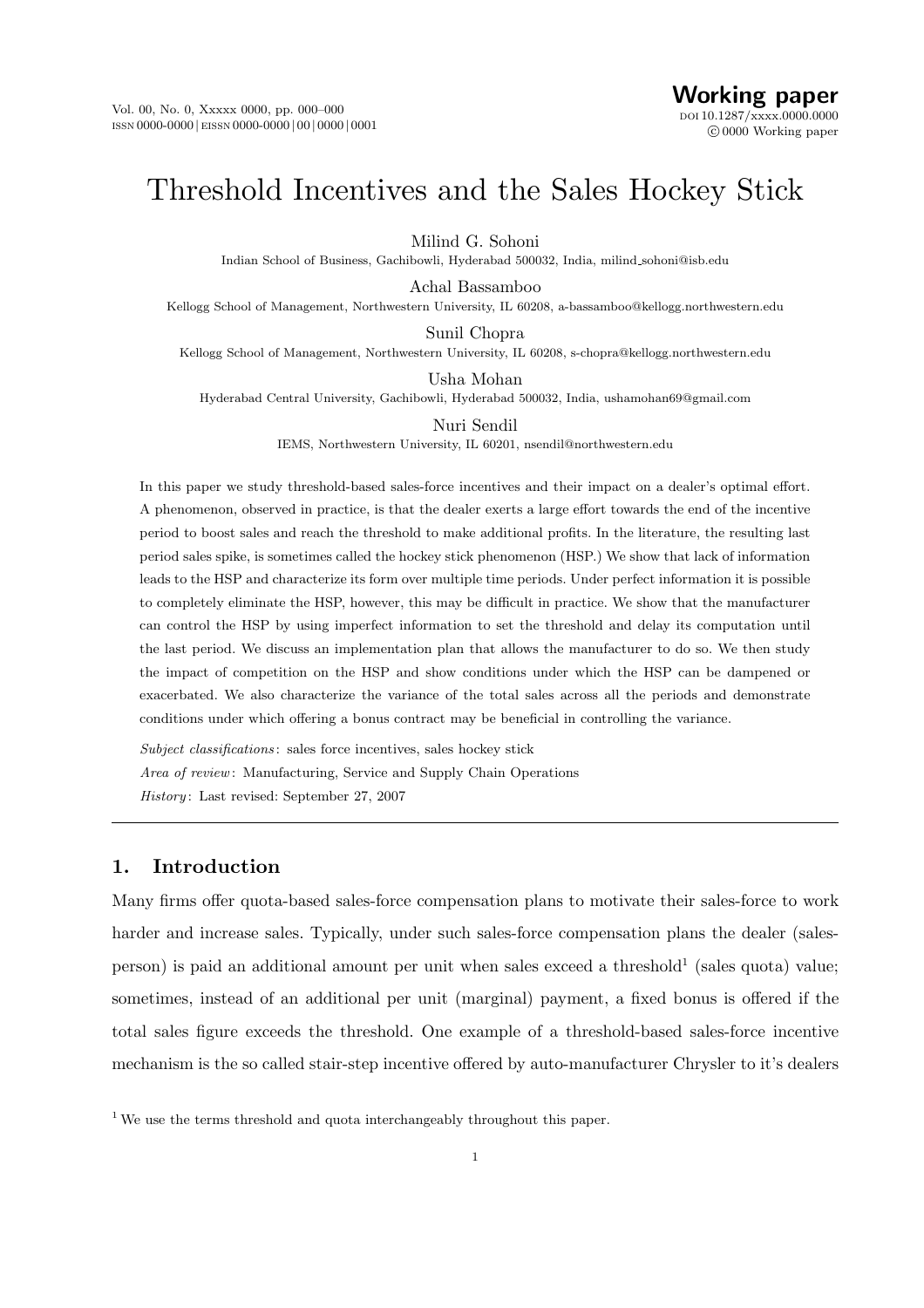(Post-Distpatch 2001). Under this incentive plan<sup>2</sup>, Chrysler gave dealers cash based on a percent of the monthly vehicle sales target met. The bonus based incentive plan, which is the other form of such threshold-based incentives, is also quite popular in industries such as electronics and retail. Joseph and Kalwani (1998) provide several examples and discuss how bonus payments have helped firms direct sales-force effort towards specific organizational goals and increased productivity.

However, when such threshold-based (or quota-based) incentives are offered over multiple time periods, they typically result in a steep rise in sales (and sales effort) towards the end of the incentive period (Chen 2000). This rise in sales is sometimes referred to as the "hockey stick phenomenon" (HSP) in the literature. For example, a manufacturer may witness a sudden rise in sales during the last few weeks of the quarter if she offers the dealer a threshold incentive over a quarter. The dealer's sales pattern causes substantial difficulty in production planning and inventory management, thus increasing a manufacturer's operational cost. As is well known in the Operations Management literature, higher variability in the demand process affects over-stocking and under-stocking costs.

While providing an incentive to enhance sales is essential to increase profits, the manufacturing firm can significantly benefit if it can induce its salespeople to exert selling effort in a way that actually smoothes the demand process. As it turns out, this is possible, and the resulting benefits to the firm can be substantial. In this paper, our objective is to understand conditions that lead to the HSP and identify mechanisms that can reduce the sales spike and the sales variance. The theoretical literature, in Economics and Marketing, provides evidence that threshold-based incentives are effective (and optimal in some cases) in increasing a manufacturer's expected sales while motivating the dealer to exert effort appropriately (Sappington 1983, Basu et al. 1985, Kim 1997, Oyer 2000). However, many of these models are single time period models and hence do not include intertemporal effects of such incentive schemes. More recently, literature in Operations Management has focused on the operational impact of such quota-based contracts (Chen 2000) and suggested strategies to smoothen the demand process. In the model suggested by Chen (2000), the HSP observed is due to the fact that dealer doesn't experience any cost of waiting. In our setting we show that even when waiting is expensive for the dealer, the HSP is still observable due to lack of perfect information.

The goal of this paper is to address the following questions: (1) how is the dealer's optimal effort characterized when there is a cost associated with waiting and when is the sales HSP observed?, (2)

<sup>&</sup>lt;sup>2</sup> A dealer got no additional cash for sales below 75% of the sales target, \$150 per vehicle for sales between 75.1% and 99.9% of the sales target, \$250 per vehicle for sales between 100% and 109.9%, and \$500 per vehicle for reaching 110% of the sales target.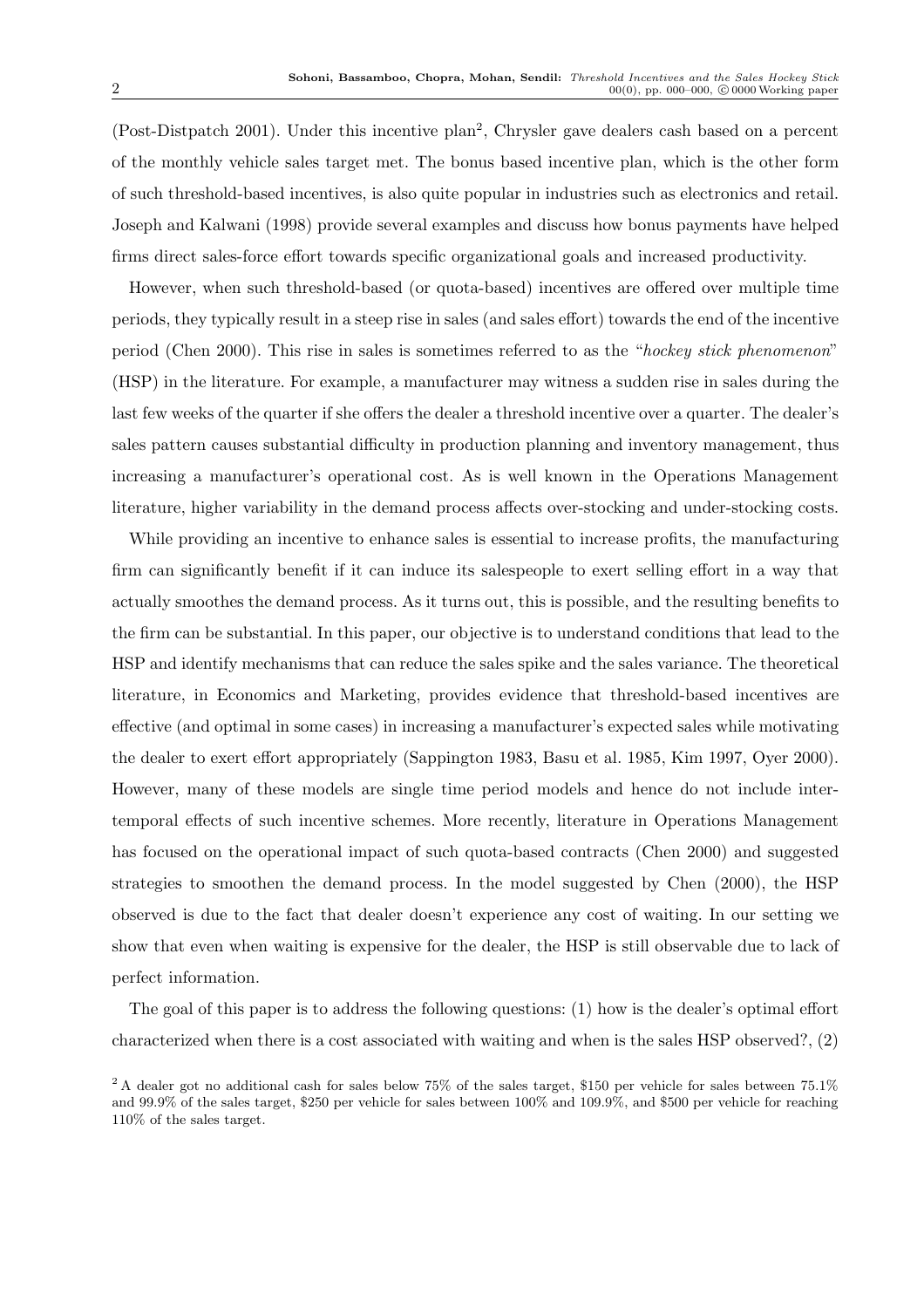how can the manufacture use additional information to choose incentive parameters appropriately and dampen the sales HSP?, and (3) how is the sales HSP affected when similar incentives are offered to multiple dealers competing with each other? We focus on the information asymmetry between the manufacturer and the dealer and the manufacturer's inability to set an appropriate threshold level to control the HSP. To characterize the sales HSP, we consider two forms of the quota-based contract: (1) when the manufacturer makes an additional marginal payment on exceeding the threshold, and (2) when the dealer makes a bonus payout on exceeding the threshold. First, we argue that offering a threshold-based incentive is beneficial to a manufacturer to enhance her expected profit. Specifically, we show that at optimality, a threshold-based contract provides a higher expected profit for the manufacturer when compared with a constant-margin contract. However, the manufacturer may experience a higher sales variance, resulting in the sales HSP, with a threshold-based contract. To understand the sales HSP, we characterize the dealer's optimal response function for both the contractual forms by formulating the dealer's problem as a stochastic dynamic program. We show that the optimal expected effort levels form a submartingale. Essentially, we show that the optimal expected effort is stochastically increasing over time. We also characterize the conditions when such an effort pattern results in the sales HSP and which of the above two contracts results in a higher sales variance. We also study conditions when the HSP is reversed.

Next, we demonstrate that the lack of information about the underlying market demand signal results in the manifestation of the HSP. A recent automotive news article (see Wernle 2006) pointed out that some Chrysler dealers complained that monthly sales targets aren't based on market demand but "on the amount of cars Chrysler has jammed down the regional business center's throat." Such anecdotal evidence suggests that a manufacturer must choose a threshold level that aligns the dealer incentives (sales effort) appropriately. We argue that by observing additional business variables (such as some macro-economic market indicator variables) correlated to the underlying demand signal, the manufacturer is able to smoothen the demand process. Essentially, linking the threshold to a correlated variable allows its computation to be delayed until the last selling period and also captures the variance of the underlying demand signal. When the correlation is perfect, we show that the HSP disappears completely. Furthermore, as long as there is some positive correlation, we demonstrate that there is a reduction in the hockey stick phenomenon. Thus, a manufacturer can simultaneously control the sales HSP and induce higher expected profits by choosing the contracting parameters appropriately.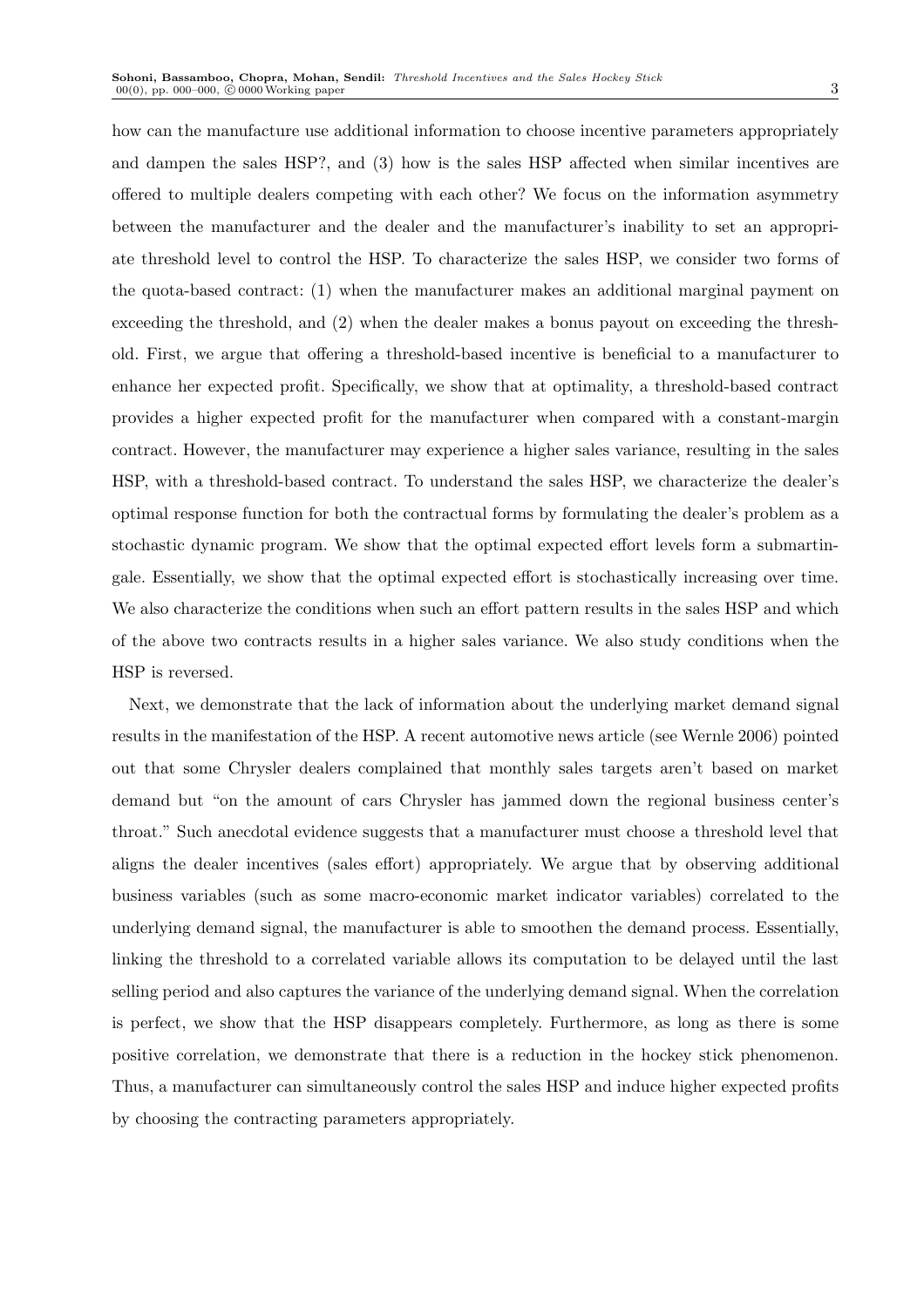Finally, we look at the effect of dealer competition on the sales HSP. Competition affects a dealer's sales as follows. When competition intensifies it may reduce the impact of a dealer's sales effort. However, if a dealer gains additional sales because of a competitor's sales effort, it could result in higher sales. We model both these situations and study the gap between the expected dealer efforts in a two period model. We characterize the worst-case gap and show that when competition intensifies the sales HSP is diminished. However, when competition is beneficial the HSP may be exacerbated.

The rest of paper is organized as follows. First, we provide a literature review in Section 2. We describe the model and related assumptions in Section 3. We discuss why threshold-based contracts are offered and characterize the optimal incentive parameters in Section 4. In Section 5 we characterize the dealer's response for both forms of the incentive contract. We present the value of better information in setting the threshold level in Section 6 and discuss an implementation plan in Section 6.3. In Section 7 we discuss how dealer competition affects the sales HSP. Finally, we conclude our paper in Section 8. The proofs are provided in the Appendix.

# 2. Literature Review

The Economics and Marketing literature on sales-force compensation and sales effort is vast. Basu et al. (1985) study the sales-force compensation plan for a single period and show that the optimal compensation plan is an increasing non-linear function of the sales (BLSS plan). Basu et al. (1985) also suggest that, for ease of implementation, a piece-wise linear approximation scheme could be used in practice. Such a scheme closely resembles the threshold-based incentive studied in this paper. The analytical approach in Basu et al. (1985) follows the moral hazard and agency theoretic framework adopted in Harris and Raviv (1979) and Holmström (1979). Raju and Srinivasan (1996) compare the BLSS plan to a simple quota-based plan (fixed pay plus a commission rate) and show, through numerical experiments, that their simple approximation results in minimal loss of optimality. The significant advantage, as argued earlier, is the simplicity of implementation in practice. Lal and Srinivasan (1993) find that a linear compensation scheme may be optimal, however such a scheme seems impractical since most sales-force incentive schemes in practice are non-linear. In a related paper Oyer (2000) shows that a quota-based plan with a bonus payment is optimal when the sales distribution function is assumed to have an increasing hazard rate. Through field experiments, Joseph and Kalwani (1998) demonstrate the growing importance of bonus payments in aligning sales incentives and increasing productivity in a wide variety of firms. In other related work Kim (1997) studies bonus contracts with limited liability and shows that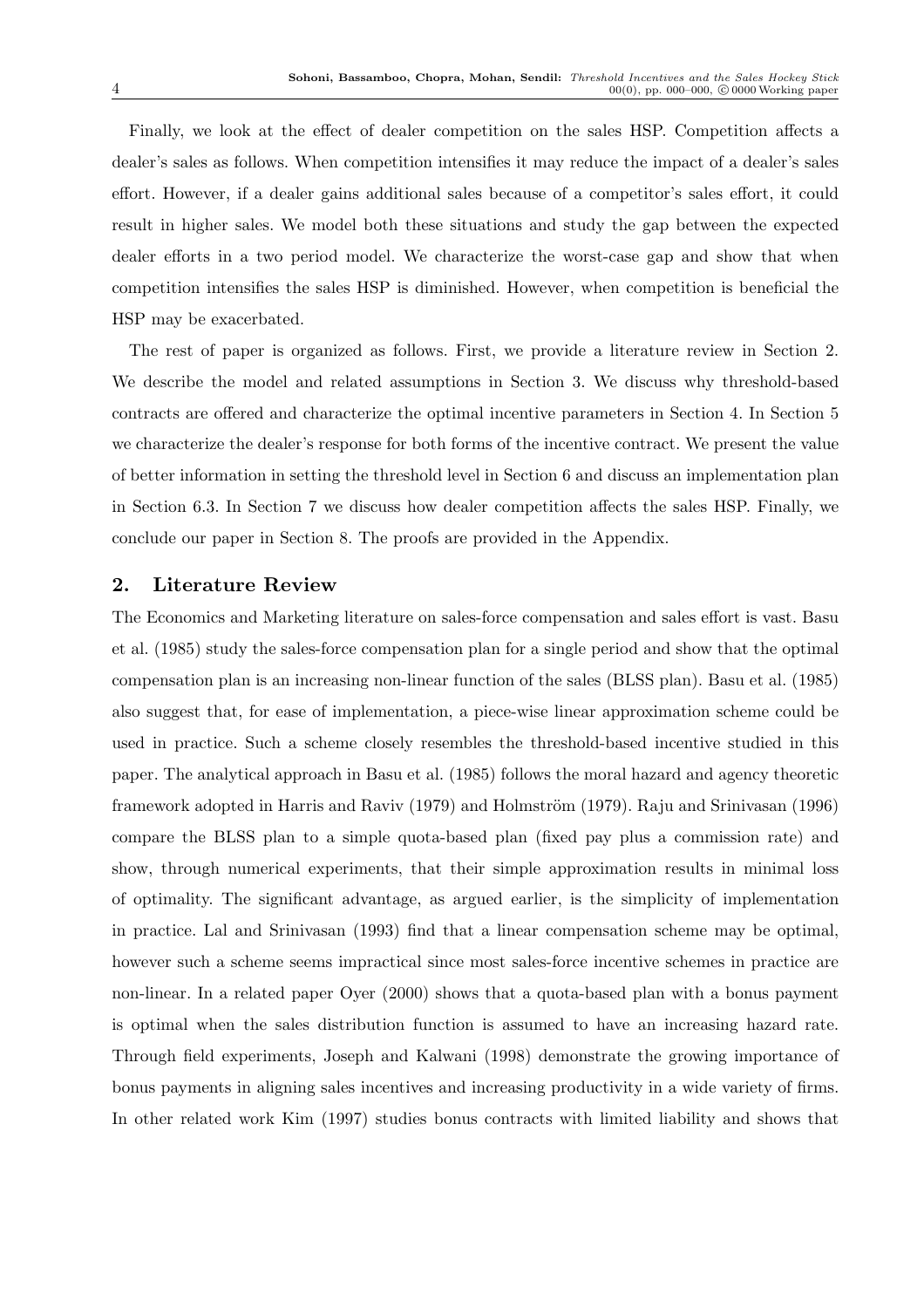a bonus contract achieves the first-best outcome. Similar to Oyer (2000), Kim (1997) assumes that the dealer chooses an effort level and then observes the private information (for example the underlying demand signal.) On the other hand, Sappington (1983) assumes that the dealer chooses his effort level after observing his private information. In this case the first-best outcome is not achievable. In this paper, we assume a model similar to the model described in Oyer (2000) where the dealer chooses his optimal effort level and then observes his private demand signal.

Detailed reviews on the sales-force management literature can be found in Coughlan and Subrata (1989) and Coughlan (1993). Most of the aforementioned literature focuses on a single period setting. However, the model discussed in this paper is multi-period model and captures intertemporal effects of sales effort.

In the Operations Management literature, Porteus and Whang (1991) study coordination problems between one manufacturing manager and several product managers. The product managers make sales effort decisions while the manufacturing manager makes capacity and inventory decisions. Their work contributes significantly to a new stream of literature in the marketing-operations interface by linking sales-force incentives to manufacturing incentives. Bradley and Arntzen (1999) develop an aggregate planning model to include the strategic issue of capacity investment and evaluate the capacity-inventory trade-off. They also discuss how demand variability can be examined using this model. Their model also addresses investment in capacity or holding inventory.

Chen (2000) discusses the impact of sales-force incentives (over multiple time periods) on a manufacturing firm's production and inventory decisions and proposes a moving-window plan to induce salespeople to exert selling effort to smoothen the demand process. Chen (2000) assumes a linear impact of effort so that the dealer can exert all the effort in the last period creating a sales spike. In this paper we focus our attention on characterizing the dealer's optimal response when the there is a cost associated with waiting. In a following paper Chen (2005) relates sales-force compensation to the manufacturing firm's production and inventory costs and compares Gonik's scheme with a menu of linear contracts. Gonik (1978) proposed a scheme to extract maximum effort from the sales-force and induce them to truthfully reveal the underlying demand by forecasting accurately.

Other related research, in Operations Management, focuses on information sharing, surge in ordering levels in a supply chain, and the so called "bullwhip" effect. One of the reasons why the bullwhip effect is observed in supply chains is because of the lack of information flow (visibility) and misaligned incentives in a supply chain. The effect of the HSP, resulting in the manufacturer facing higher variance, is similar to the "bull whip effect" experienced by manufacturers. The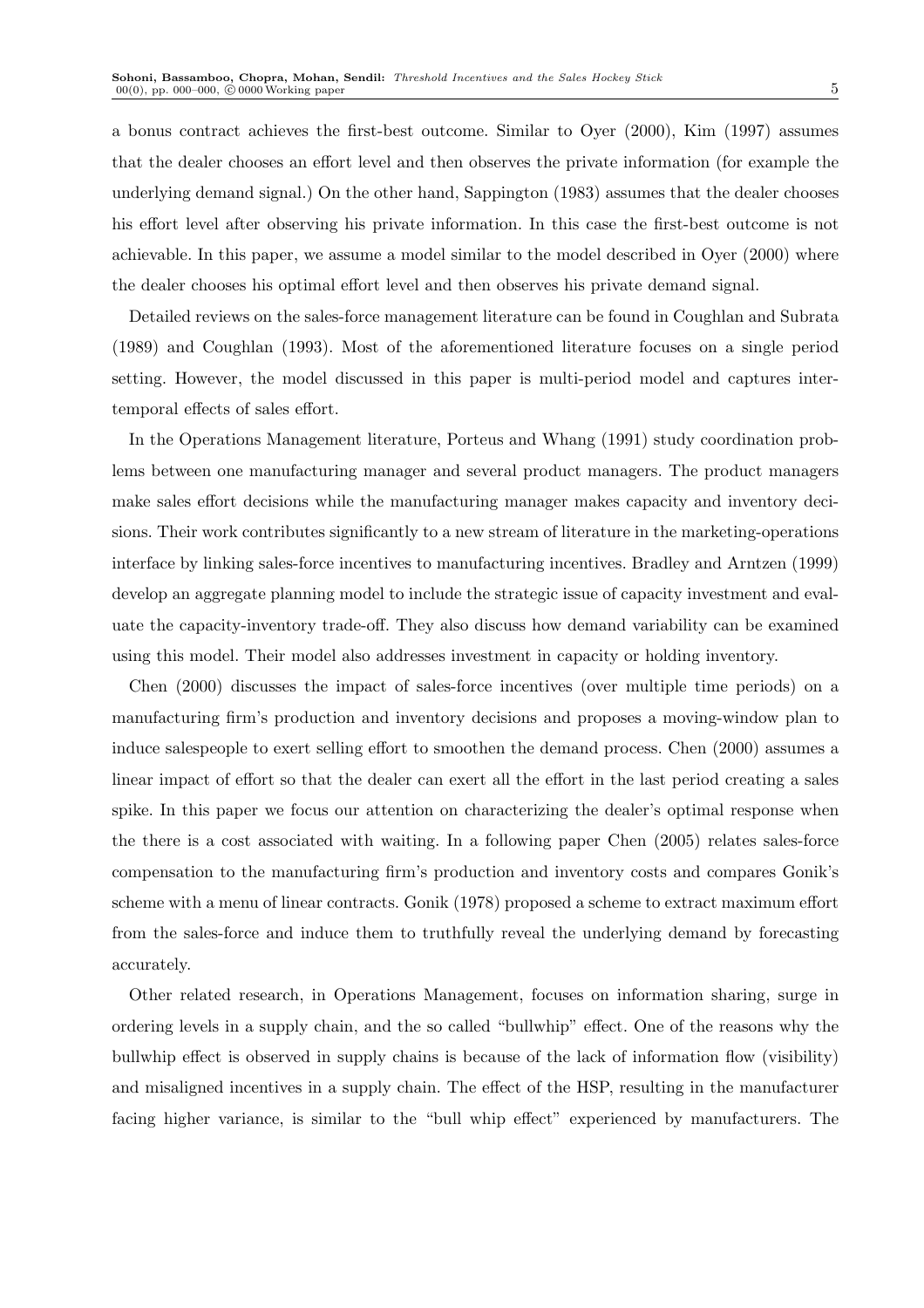operational causes for this problem, and several counter measures to mitigate the ill effects, of the bullwhip are discussed in Lee et al. (1997). Bourland et al. (1996) and Gavirneni et al. (1999) show that information sharing mitigates the "bull whip effect". Another significant cause of the "bull whip effect" is the lack of coordination mechanisms within the supply chain. Chen (2003) provides a detailed review of the literature on information sharing in supply chains. The other stream of research in this area focuses on the behavioral aspects. Sterman (2006) identifies the hockey stick phenomenon as a behavioral phenomenon resulting in supply chain instability.

Researchers have also studied effects of information sharing and alignment in terms of incentives and contract design. Related literature includes Taylor (2002), where the author studies target rebates and coordination issues, and Krishnan et al. (2004), where the authors discuss the concern of contract-induced moral hazard which arises when the dealer's effort decision is made after observing the initial sales. Cachon and Lariviere (2005) discuss situations where revenue sharing contracts do not coordinate a supply chain and develop a variation that performs better. There are other studies in the supply chain contracting literature as well using the principal agent theory. Tsay (1999) studies quantity flexible contracts and their impact on supply chain coordination. Cachon (2003) provides an excellent review of the contracting literature.

In this paper we do not consider design of optimal contracts. Our primary contribution is an explanation as to why the HSP is observed when threshold incentives are offered and how should the manufacturer adjust the parameters, specifically the threshold levels, to mitigate the sales HSP. We characterize the dealer's optimal expected effort over multiple time periods. We also examine the role of information, through the use of a correlated market indicator signal, and dealer competition in mitigating the sales HSP.

# 3. Model Assumptions

To investigate the HSP we consider a setting where a single manufacturer sells her product through a single dealer. The selling price of the product is fixed, i.e., the dealer is not empowered to give price discounts to customers. Thus, the only way for the dealer to grow sales is to exert effort. For example, the dealer could expend selling effort through advertising. Since the retail price is held fixed, the dealer makes a standard margin (excluding cost of effort) p for every unit sold. However, to a limited extent, the dealer's ability to increase sales by lowering the retail price (and decreasing his standard margin) is approximated by the additional cost of exerting sales effort to increase sales.

The threshold incentive is offered over  $T$  time periods, i.e., the incentive horizon comprises of T time periods. In any time period,  $t$   $(t = 1, \ldots, T)$ , the dealer chooses a selling effort  $e_t$  resulting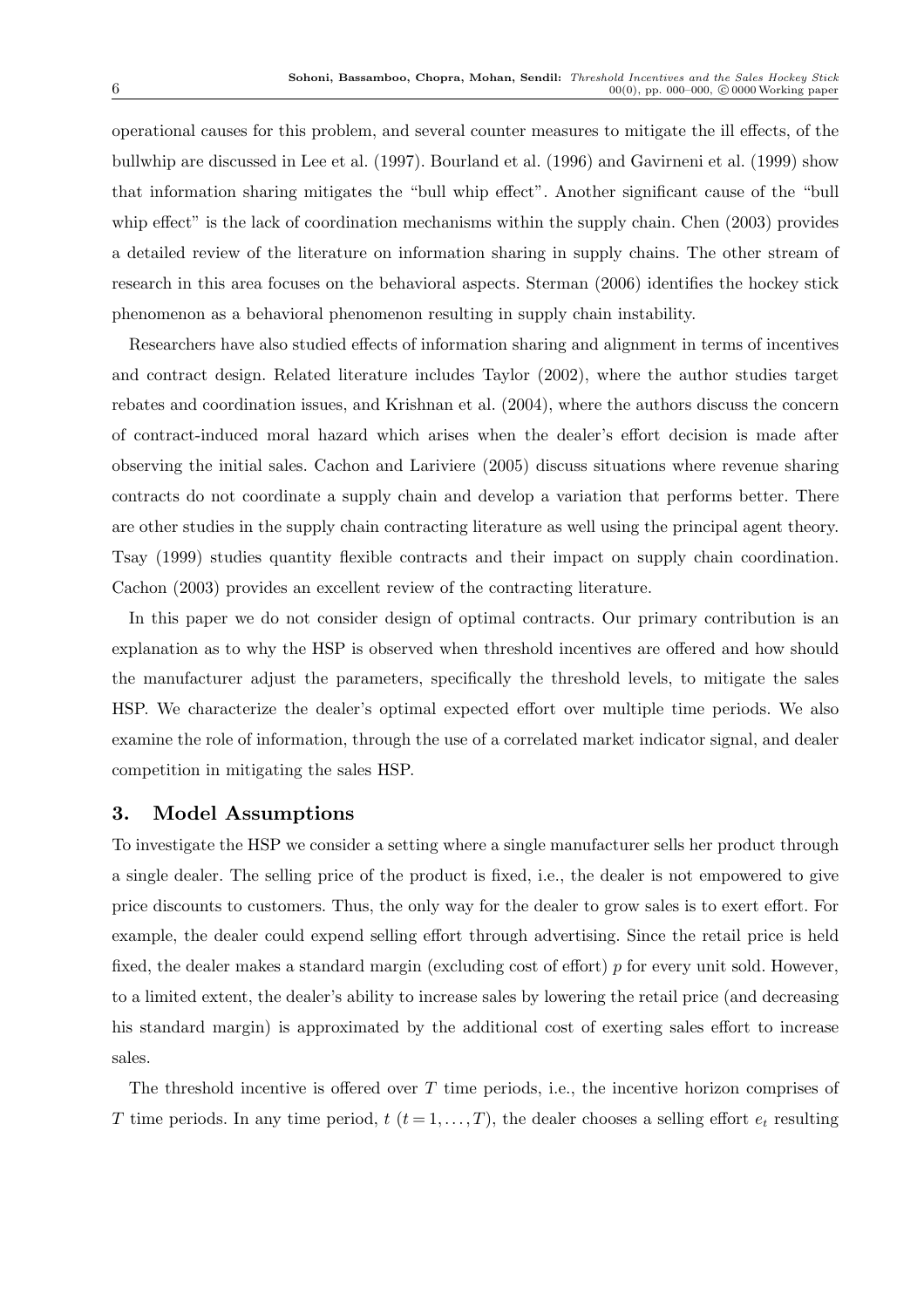in a sales growth of  $g(e_t)$ , where the impact-of-effort function,  $g(\cdot)$  is positive, differentiable, and concave. Therefore, the marginal impact of sales effort is diminishing. The sale,  $S_t$ , in period t is assumed to be

$$
S_t = g(e_t) + X_t \tag{1}
$$

where  $X_t$  is the random demand (shock) observed in period t. We assume that the market demand signal,  $X_t$ , follows a continuous, and twice differential, cumulative distribution function,  $F$ , with a probability density function f such that  $f(x_t) = 0$  for all  $x_t < 0$  and  $f(x_t) > 0$  for  $x_t \ge 0$ . We also assume that the random market (demand) signals are iid. However, some results hold even if this assumption is relaxed. The distribution of the market demand signal is common knowledge (publicly known.) Such a sales-response function, as shown in Eq. (1), has also been used by Lal and Staelin (1986), Oyer (2000), and Lal and Srinivasan (1993). The total sales across all the T periods is defined by

$$
S = \sum_{t=1}^{T} S_t \tag{2}
$$

and the sales up to any period  $t$  is defined by

$$
D_t = \sum_{j=1}^{t-1} s_j.
$$
 (3)

Let the function  $h(\cdot)$  be defined as follows:

$$
h\left(\cdot\right) \equiv \frac{1}{g'}\left(\cdot\right). \tag{4}
$$

To explain the sales HSP, we make the following assumption:

ASSUMPTION 1. The function  $h(\cdot)$  is increasing and concave.

Assumption 1 is not restrictive and is easily satisfied by any concave polynomial function  $g(e_t) \equiv e_t^{\alpha}$ , where  $0 < \alpha < 1$ . The dealer's cost of exerting effort is assumed to be linear in his effort, i.e.,

$$
v(e_t) = \beta e_t \tag{5}
$$

The threshold incentive is organized as follows: For every additional unit sold above the threshold, K, the manufacturer pays the dealer an amount  $\Delta$  in addition to his standard margin p. Thus, the dealer's margin (excluding the cost of effort) increases to  $p + \Delta$  for every unit sold above the threshold K. We refer to this contract as the " $\Delta$ -contract". In case of a bonus contract, instead of the additional marginal payment,  $\Delta$ , the manufacturer offers a fixed bonus,  $D > 0$ , if the total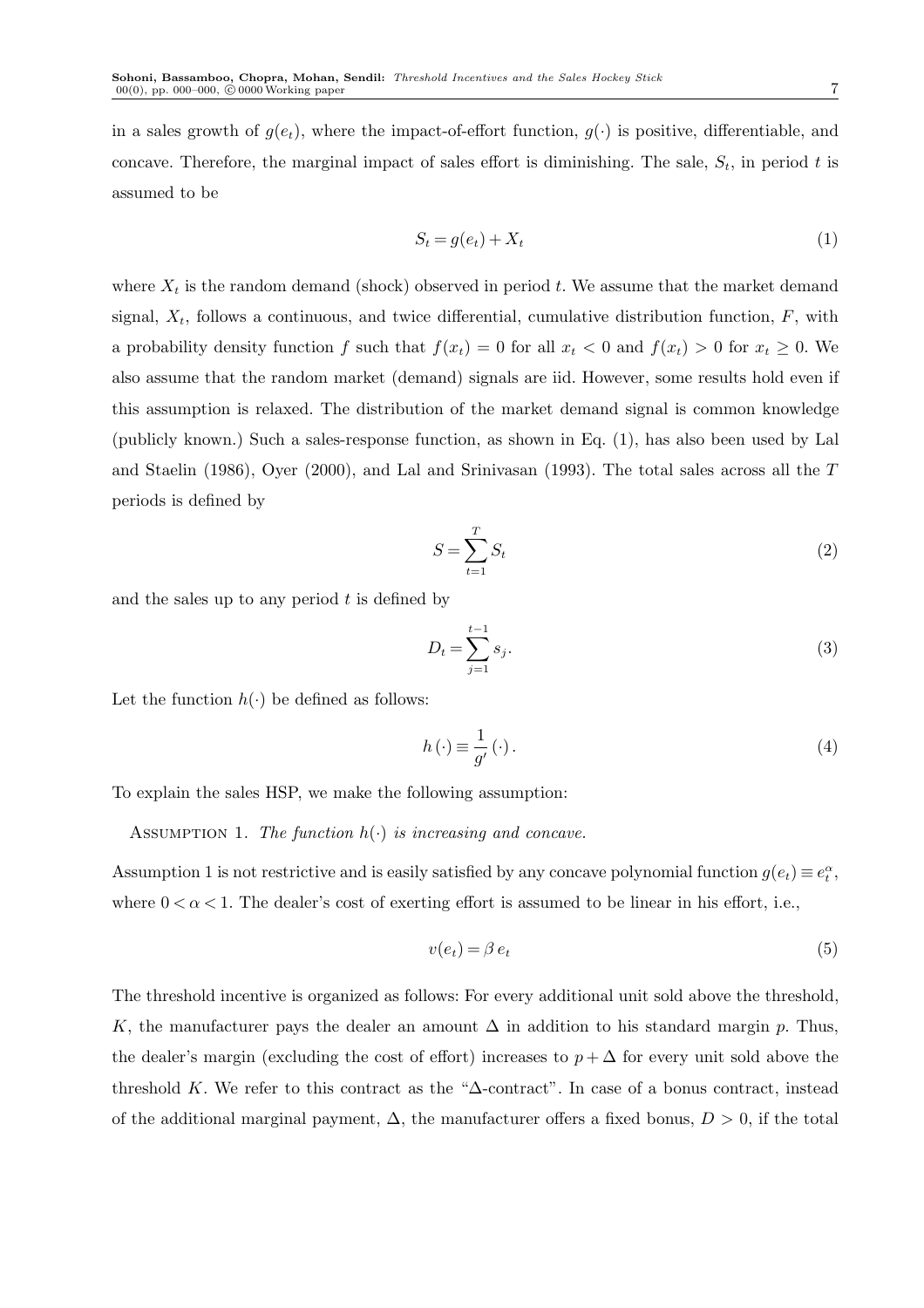sales, S, reaches, or exceeds, the threshold K. We refer to the bonus contract as the "D-contract" and consider it separately. The incentives offered are represented by their defining parameters, i.e.,  $(p, \Delta, K)$  represents the  $\Delta$ -contract and  $(p, D, K)$  represents the D-contract.

The dealer's objective is to maximize his profit which is a function of the effort exerted, the incentive parameters, and the profit margin. The sequence of events unfold as follows. Prior to the first time period, i.e., at  $t = 0$ , the manufacturer offers the threshold incentive. In every time period, t  $(t = 1, \ldots, T)$ , the dealer decides his optimal effort level  $e_t^*$  and observes the random demand signal  $X_t$ . The dealer orders  $S_t$  units from the manufacturer which also allows the manufacturer to observe the period sale. The manufacturer keeps finished-goods inventory and is responsible for replenishing the dealer's inventory. After the last period included in the incentive horizon, i.e., when  $t = T + 1$ , the payoffs are determined. Figure 1 shows the sequence of events with the incentive horizon comprising of two time periods. The manufacturer's objective is to maximize her long-run



Figure 1 The sequence of events when  $T = 2$ .

average profits, i.e., to minimize her operational costs and the sales-force compensation payout, subject to the dealer's incentive compatibility constraint. For the remainder of the paper we use the following definitions to characterize the sales HSP when the threshold-based incentive horizon spans multiple time periods:

DEFINITION 1. The sales HSP is defined by a sales pattern such that the expected sales in a period,  $\mathbb{E}[S_t]$ , increases as t increases, i.e.,  $\mathbb{E}[S_t] \leq \mathbb{E}[s_{t+1}]$ .

The operator, E, represents the expectation over the random variable  $X_t^3$ . However, in some instances the expected sales may decrease over time in spite of higher dealer effort. We define this situation as the reverse hockey stick phenomenon.

<sup>&</sup>lt;sup>3</sup> Sometimes we use the subscript  $X_t$  for convenient exposition.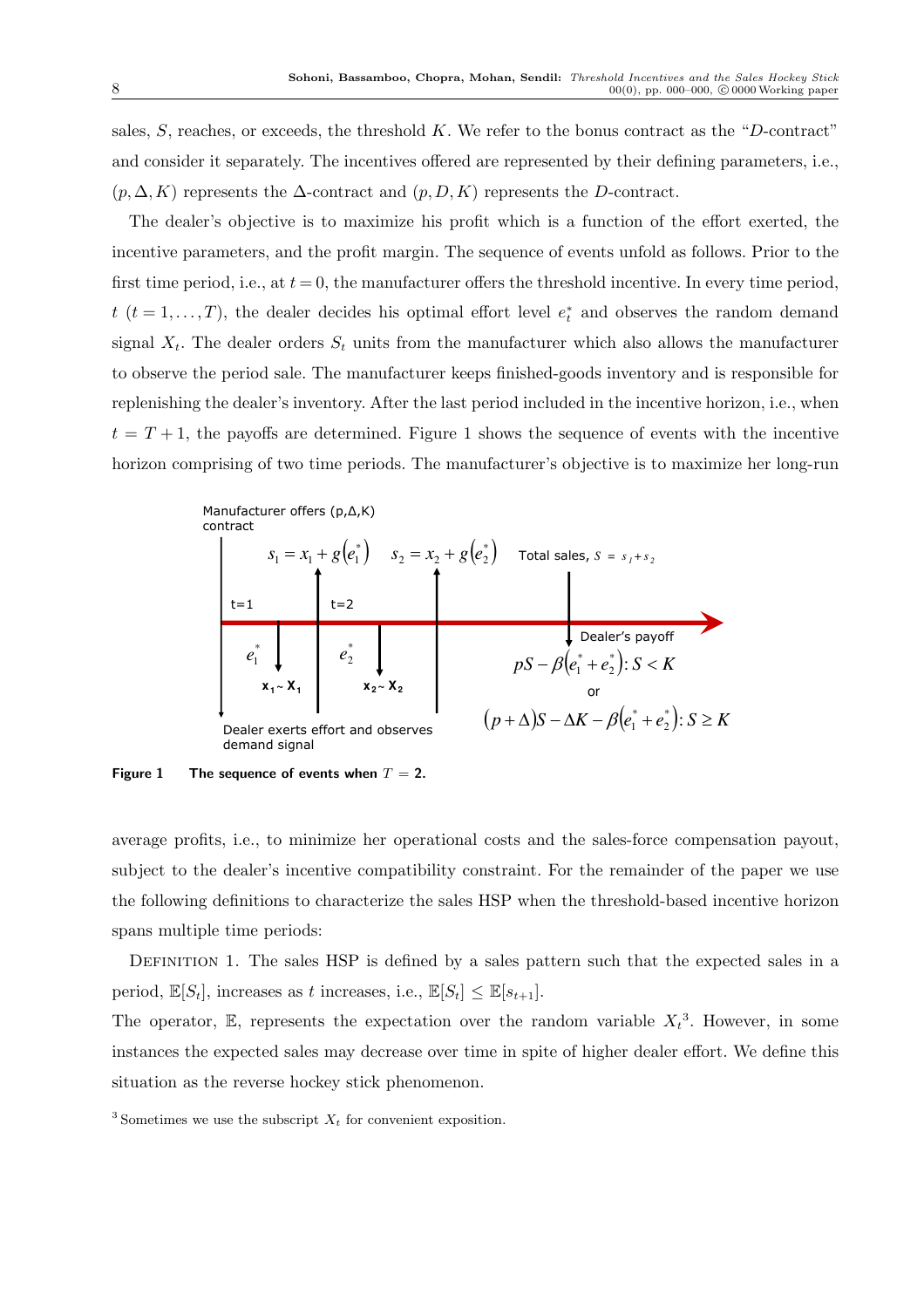DEFINITION 2. The sales HSP is reversed when the sales pattern is such that the expected sales in a period,  $\mathbb{E}[S_t]$ , decreases as t increases, i.e.,  $\mathbb{E}[S_t] \geq \mathbb{E}[s_{t+1}]$ .

## 4. Should the Manufacturer Offer a ∆-Contract?

An important question, for the manufacturer, is whether to offer a threshold-based contracts or not. What if the manufacturer simply offered a constant-margin contract over all the periods? In this section we show that the manufacturer is better off offering a  $\Delta$ -contract if her goal is to improve expected profits. In other words, we argue that in the space of linear threshold-based contracts, characterized by  $(p, \Delta, K)$ , the additional marginal payment,  $\Delta$  is strictly positive in any optimal contract (i.e.,  $\Delta > 0$ ). Essentially, for any constant-margin contract, there exists a ∆-contract which improves the profit for the manufacturer.

For notational convenience, we define the constant margin contract as a P-contract and represent it by the contracting parameters  $(p, 0, 0)$ . Observe that, even though there is no threshold level K and no extra marginal payment,  $\Delta$ , we can view this contrast as a  $\Delta$ -contract with these two parameters set to zero. Our goal is to show that the manufacturer can improve her profit by offering the  $(p, \Delta, K)$  contract with  $\Delta > 0$  and  $K > 0$ . For any  $p > 0$  and  $\varepsilon \in (0, p]$  consider the following two contracts:  $(p, 0, 0)$  and  $(p - \varepsilon, \varepsilon, 0)$ . Observe that the pay-off to the dealer is identical for all demand realizations for both contracts. Similarly, the pay-off to the manufacturer is identical for all demand realizations and hence both parties would be indifferent between these two contracts.

Next, fix  $\varepsilon \in (0,p]$ , and consider the contract  $(p-\varepsilon,\varepsilon,K)$  where K is smaller than  $g(e)$  where e solves  $g'(e) = \frac{\beta}{p - \varepsilon}$ . Notice that the dealer always exerts an effort e such that the marginal benefit from exerting the sales effort equates the marginal cost of exerting the effort. Thus, in this case the dealer always puts an high effort to exceed  $K$  and the total demand realization (including the impact of the dealer's effort) is identical to that observed under the contract  $(p - \varepsilon, \varepsilon, 0)$ . However, the manufacturer's payment to the dealer is reduced since the manufacturer only pays  $p - \varepsilon$  for the first K units. Thus, the manufacturer is better off by offering  $(p - \varepsilon, \varepsilon, K)$  instead of  $(p - \varepsilon, \varepsilon, 0)$ . This implies that the manufacturing firm is always better off (in terms of expected payoff) with a  $\Delta$ -contract when  $\Delta > 0$  and  $K > 0$ . A similar argument can be made for a D-contract (bonus payment). For a single period, Oyer (2000) shows that the D-contract is, in fact, an optimal contract.

An important question for the manufacturer is how to strike the right balance between higher expected profits and increased sales variance. To do so it is necessary to first characterize the sales HSP.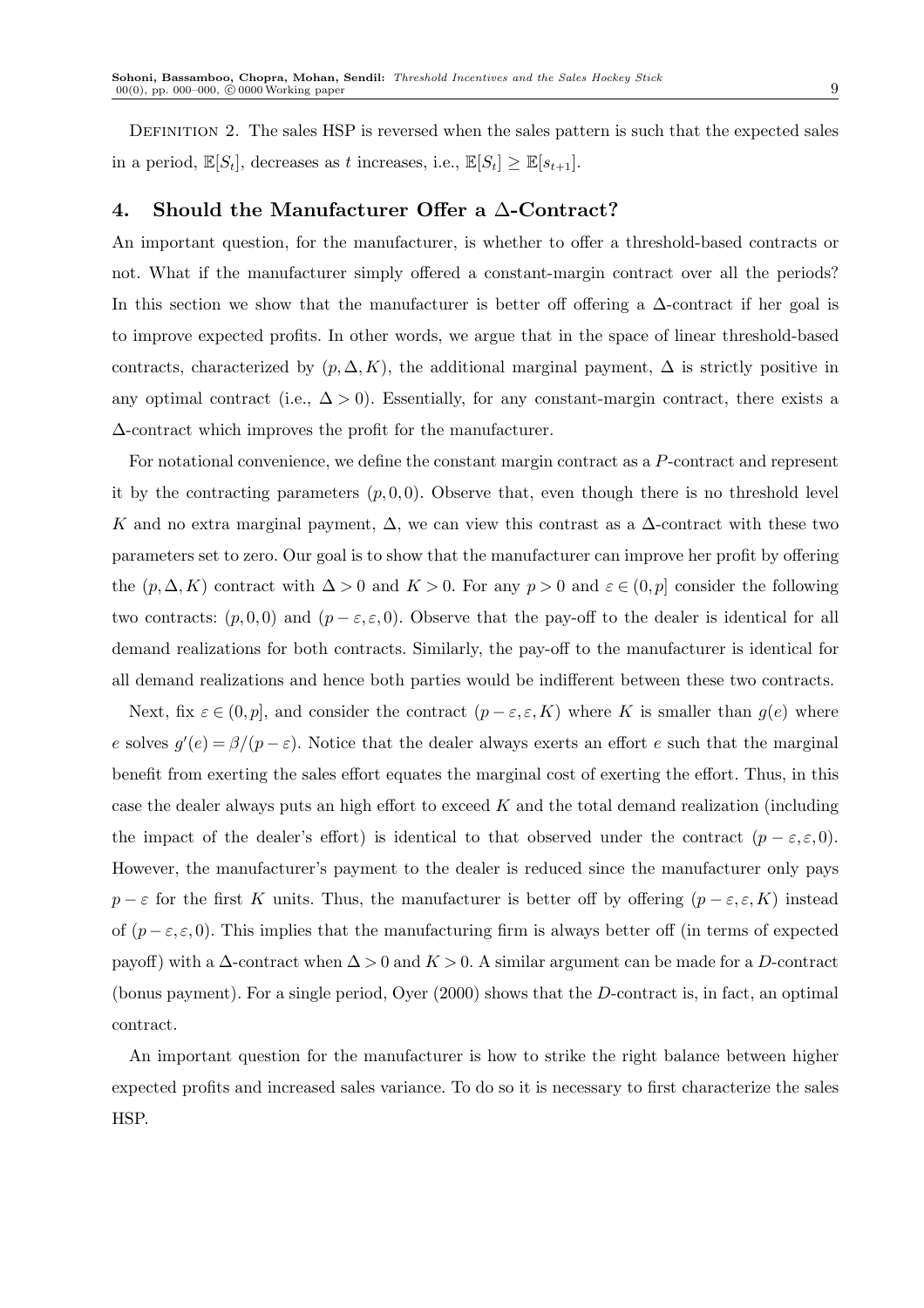# 5. The Generalized Hockey Stick Phenomenon

In this section we study the sales HSP under both the contract forms, i.e., the ∆-contract and the D-contract. First, we characterize the dealer's optimal response when the incentive horizon consists of  $T > 1$  time periods. We set up the dealer's optimization problem as a stochastic dynamic programming problem and show that the dealer's optimal effort levels form a submartingale. We also characterize the conditions when sales HSP is non-trivially observed.

## 5.1. The dealer's optimal response with a  $\Delta$ -contract

As shown in Figure 1, consider the case when the manufacturer offers the dealer a  $(p, \Delta, K)$  contract prior to the first time period. At the beginning of every time period the dealer must decide on the optimal effort level,  $e_t$ , such that his future expected profit, in time periods  $t, \ldots, T$ , is maximized. Recall the definition of  $D_t$ , the sales up to period t, from Eq. (3). We now define the *adjusted*threshold,  $K_t$  as follows:

$$
K_t = \max\{0, K - D_t\} = \max\{0, K_{t-1} - X_t - g(e_t)\}.
$$
\n(6)

By definition  $K_1 = K$ . The recursive relationship in Eq. (6) follows from the definition of  $D_t$ .

First, observe that the dealer will at least exert a minimum effort,  $e_t^*$ , such that the marginal gain from exerting such an effort is equal to the marginal cost of exerting such an effort.

$$
pg'(e_l^*) = \beta. \tag{7}
$$

Furthermore, it is important to also note that, if in any period t,  $D_t > K$  (i.e.  $K_t \leq 0$ ), then for all time periods  $t, \ldots, T$ , the dealer exerts a constant effort,  $e_h^*$ , such that the marginal benefit equates the marginal cost, i.e.,

$$
(p + \Delta) = \beta h(e_h^*)
$$
\n(8)

Thus, once the total sales surpass the threshold  $K$ , the dealer's profit, from all future time periods, is a constant,  $\mathcal{C}_t$ , given by

$$
C_t = (p + \Delta)(T - t) \left( \mathbb{E}[X_t] + g(e_h^*) \right) - \beta (T - t) e_h^*.
$$
 (9)

Let  $V_t(K_t)$  be the dealer's optimal expected profit from time periods  $t, \ldots, T$  beginning in time period t. If  $K_t \geq 0$ , then  $V_t(K_t)$ , is given by the following:

$$
V_t(K_t) = \max_{0 \le e_t} \int_0^{K_t - g(e_t)} \{p[X_t + g(e_t)] + V_{t+1}(K_t - X_t - g(e_t))\} f(X_t) dX_t + \int_{K_t - g(e_t)}^{\infty} \{(p + \Delta)[X_t + g(e_t)] - \Delta K_t + C_t\} f(X_t) dX_t
$$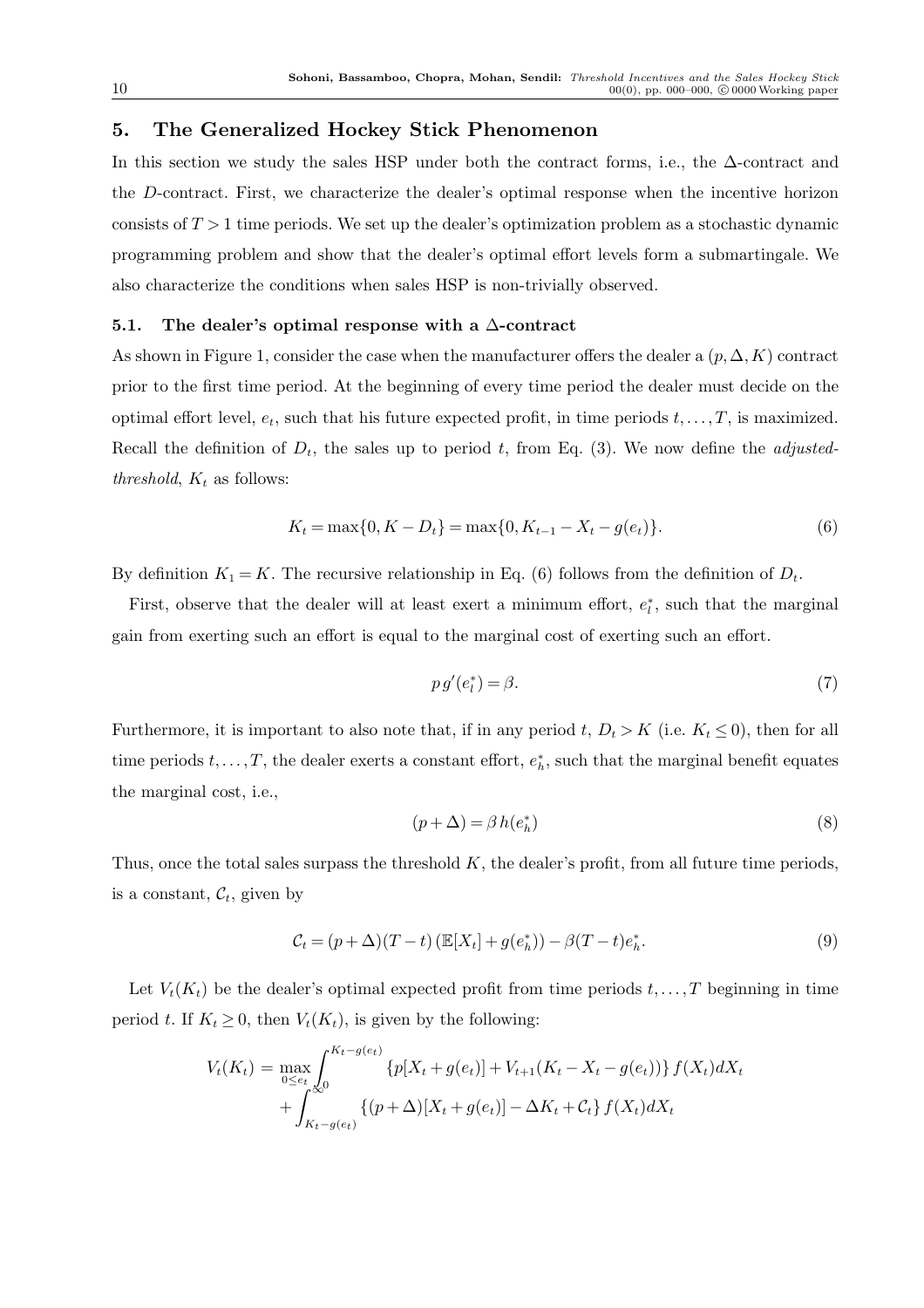$$
-\beta e_t \tag{10}
$$

else, if  $K_t < 0$ , then  $V_t(K_t) = C_t$ . The other terminal condition is  $V_{T+1}(K_{T+1}) = 0 \forall K_{T+1}$ . The first term in the Eq. (10), corresponds to the profit when the sale in the current period,  $S_t$ , is below the adjusted threshold  $K_t$ . As a result of the effort exerted in the current time period,  $e_t$ , and the random demand signal observed thereafter, the adjusted threshold for the next time period,  $K_{t+1}$ , reduces to  $K_t - X_t - g(e_t)$ . Hence, the optimal expected profit from time period  $t+1,\ldots,T$ is given by  $V_{t+1}(K_{t+1})$ . The second term in (10) corresponds to the case when the sales,  $S_t$ , exceed the adjusted threshold  $K_t$ . In this case the total future period profits is constant  $\mathcal{C}_t$ , because the sales have already exceeded the incentive threshold, K, and hence the adjusted threshold  $K_j \leq 0$ for all time periods,  $j = t + 1, \ldots, T$  and the dealer exerts a constant effort  $e_h^*$ . It is easy to verify the concavity of the profit function in the last period, i.e.  $t = T$ , if the sales up to the last period,  $D_T < K$ . However, in general the expected profit function depends on the concavity of the impactof-effort function,  $g(\cdot)$ , and the demand signal distribution,  $F(\cdot)$ . In the Appendix section, we derive some conditions, on the concavity of  $g(\cdot)$ , under which  $V_t(K_t)$  is concave assuming the probability density function,  $f(\cdot)$ , is bounded above by a scalar  $M < \infty$ . The condition specifies that if  $\frac{g''(e_t)}{f(x_t)}$  $\overline{g'(e_t)^2} \leq \Delta M$  $\frac{d}{p}$  then  $V_t(K_t)$  is a concave function.

Using Eq. (10) we characterize the dealer's optimal effort in Lemma 1. Let  $\mathbf{1}_{\{a>b\}}$  denote the indicator function that is true when the condition  $a > b$  is satisfied. Further, let  $\mathbb{E}_{X_t,\dots,X_T}$  denote the expectation operator over all the random variables  $X_t$  through  $X_T$ .

LEMMA 1. Given a  $(p, \Delta, K)$  contract the dealer's optimal effort,  $e_t^*$ , in any time period  $t < T$ , is characterized by the following optimality condition

$$
h(e_t^*) = \frac{1}{\beta} \left( p + \Delta \mathbb{E}_{X_t, ..., X_T} \left[ \mathbf{1}_{\left\{ \sum_{j=t}^T \left( g(e_j^*) + X_j \right) > K_t \right\}} \right] \right). \tag{11}
$$

Observe that, in Lemma 1, the left hand term is an increasing function (by Assumption 1) of effort  $e_t$ . Similarly, the right hand side is also an increasing function of  $e_t$ . It is possible to find at least one solution to Eq. (11). However, to allow for an unique effort level, and to simplify our analysis, we make the following assumption:

ASSUMPTION 2. The solution to Eq.  $(11)$  is unique.

A weaker assumption, instead of Assumption 2, would be to allow the dealer to choose only the lowest effort level in case of multiple solutions to Eq. (11).

Lemma 1 allows us to characterize the relationship between the dealer's optimal effort in any two consecutive periods. We state the results, which follow directly from Lemma 1, in Lemma 2.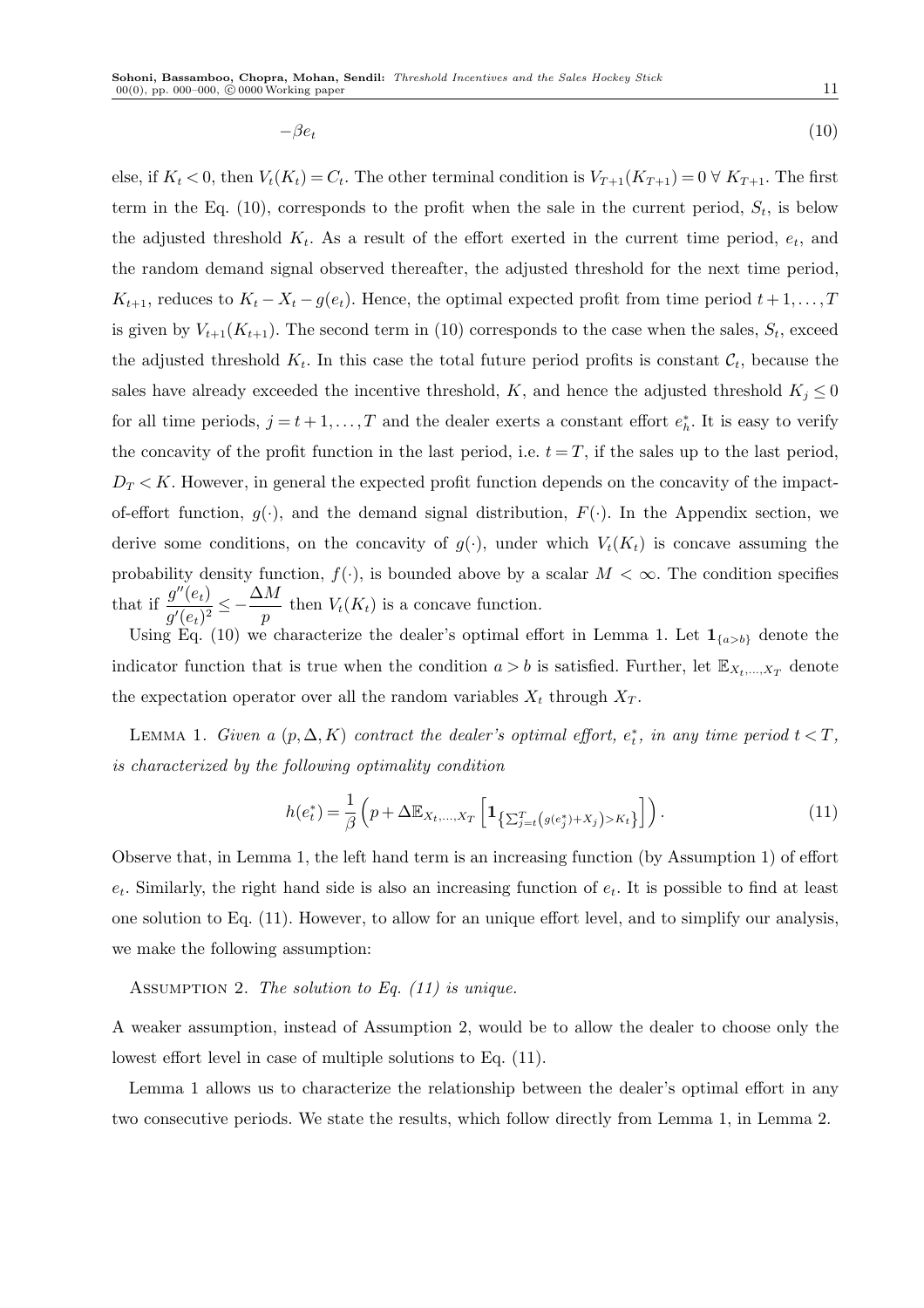LEMMA 2. Given a  $(p, \Delta, K)$  contract the dealer's optimal efforts in any two consecutive time periods are related as follows:

$$
h(e_t^*) = \mathbb{E}[h(e_{t+1}^*)] \ \ \forall \ \ 1 \le t < T. \tag{12}
$$

Furthermore, the dealer's optimal effort is bounded as follows:

$$
e_l^* \le e_t^* \le e_h^* \quad \forall \quad 1 \le t \le T. \tag{13}
$$

A priori, given that the impact-of-effort function is concave, the HSP is not an obvious outcome. However, if Assumption 1 holds, then the dealer's expected sales effort in any time period is stochastically dominated by the expected sales effort in future time periods. We state the dominance relationship, between the dealer's expected optimal effort, in consecutive time periods, in Theorem 1.

THEOREM 1. If Assumption 1 holds then the dealer's optimal effort in time period t is stochastically dominated by the optimal effort in period  $t + 1$  for all  $t = 1, \ldots, T - 1$ , i.e.,

$$
\mathbb{E}[e_{t+1}^*] \ge \mathbb{E}[e_t^*] \quad \forall \ t = 1, \dots, T-1. \tag{14}
$$

A consequence of Theorem 1 is that the dealer's optimal efforts form a submartingale. If the demand signals,  $X_t$   $(t = 1, ..., T)$ , are assumed to be iid then the expected sales,  $\mathbb{E}[S_T] = \mathbb{E}[g(e_t^*) + X_t]$ , in each time period also follow a similar stochastic dominance relationship resulting in the sales HSP. However, even if we do not assume that the demand signals are iid, in Theorem 2, we show that the sales HSP exists under certain conditions.

THEOREM 2. If Assumption 1 holds and the composite function  $g \circ h^{-1}$  is concave the sales HSP exists. However, if  $g \circ h^{-1}$  is convex then we observe a reversal in the sales HSP (see definition 2) even though the dealer's optimal efforts follow the stochastic dominance relationship shown in  $Eq. (15).$ 

#### 5.2. General Demand Dependencies and Information Structure

The result in the above section can be generalized to the setting where the demand across time periods is not iid. To this end, consider a filtration  $\mathcal{F} = {\mathcal{F}_n : n = 1, 2, ..., T}$  and assume that the demand process is adapted with respect to this filtration. Thus, at the end of period  $m$  the demand distribution for period n is the conditional distribution of  $D_n$  w.r.t. to  $\mathcal{F}_m$ . The above model captures the fact that the demand from period to period are dependent and also that the dealer can update his belief about the demand in future time periods as he gets closer to that time period. Let  $e_t$  represent the optimal effort of the dealer in time period t, then we can show the following result.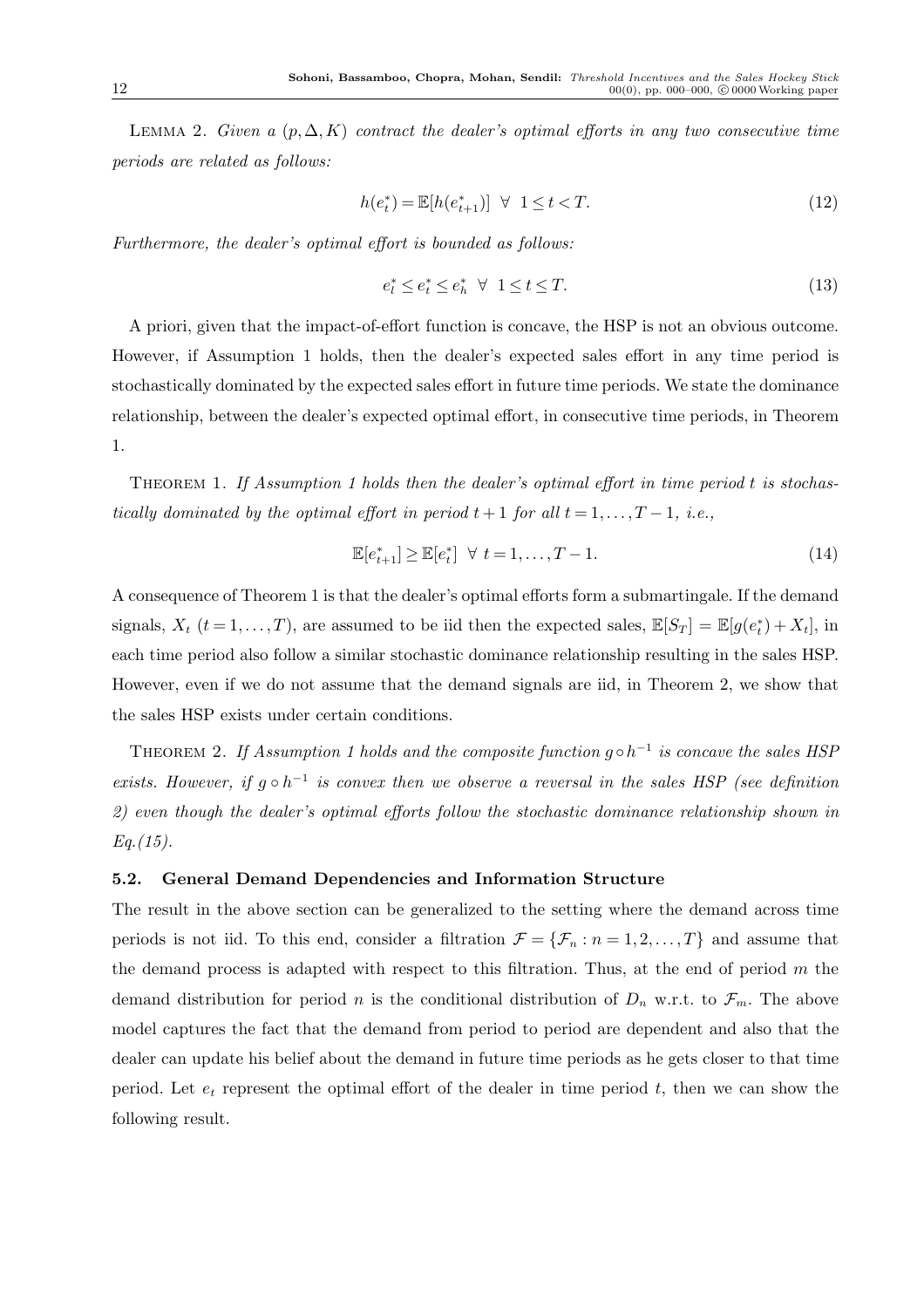THEOREM 3. If Assumption 1 holds then the dealer's optimal effort process  $\{e_t : t = 1, \ldots, n\}$ forms a submartingale with respect to the filtration  $\mathcal{F}$ , i.e.,

$$
\mathbb{E}[e_{t+1}^*|\mathcal{F}_t] \ge e_t^* \quad \forall \ t = 1, \dots, T-1. \tag{15}
$$

The above result can also be extended to get the same result as Theorem 2 for sales being a either a submartingale (exhibiting hockey stick) and a supermartingale (exhibiting a reverse hockey stick) depending on the composite function  $g \circ h^{-1}$ .

#### 5.3. Sales Variance with a ∆-contract

A consequence of Theorem 2 is that in either case, i.e. with the sales HSP or the reverse sales HSP, the manufacturer experiences a variance in the orders placed by the dealer across multiple periods. In Theorem 4, we characterize the covariance of the dealer's optimal effort in time period  $t + 1$ with the demand signal in period.

THEOREM 4. The random demand signal in period  $t$ ,  $X_t$ , is positively correlated to the random optimal effort,  $e_{t+1}^*$ , in period  $t+1$ , i.e.,  $cov(X_t, e_{t+1}) \geq 0$ .

Consider a situation when the demand signals in every period are iid with variance  $\sigma^2$ . Theorem 4 implies that the variance of the total sales across all the periods, i.e,  $\mathbb{V}[S]$  is larger than  $T\sigma^2$ . This variance in the total sales can hurt the manufacturer's profits. For example, inventory and production scheduling becomes challenging (Chen 2000) or transportation logistics costs could be higher. If these costs are high enough, the manufacturer may be better off not offering a thresholdbased incentive. Earlier, in Section 4, we discussed why a manufacturer should offer a ∆-contract. However, if the cost associated with variance is large then it may be beneficial to switch to a constant-margin contract. In such a situation the manufacturer may lose on higher expected profits due to higher expected sales but gain on lower sales variance. The manufacturer may also choose to devise other strategies that enable her to reduce the impact of the sales HSP by adjusting the ∆-contract parameters appropriately. In Section 6, we discuss how additional information, and the use of correlated signals, can help in such situations.

## 5.4. Offering a Bonus Contract

In this section we study the other form of prevalent threshold-based contracts where the manufacturer offers the dealer a bonus payment,  $D$ , on reaching the threshold  $K$ , instead of an additional marginal payment of  $\Delta$ . We denote the bonus contract by it parameters  $(p, D, K)$ . We first characterize the dealer's optimal response when the incentive horizon consists of  $T > 1$  time periods. Similar to the ∆-contract, we set up the dealer's optimization problem as a dynamic programming problem and show that the dealer's optimal effort levels form a submartingale. We also characterize the conditions when sales HSP is non-trivially observed.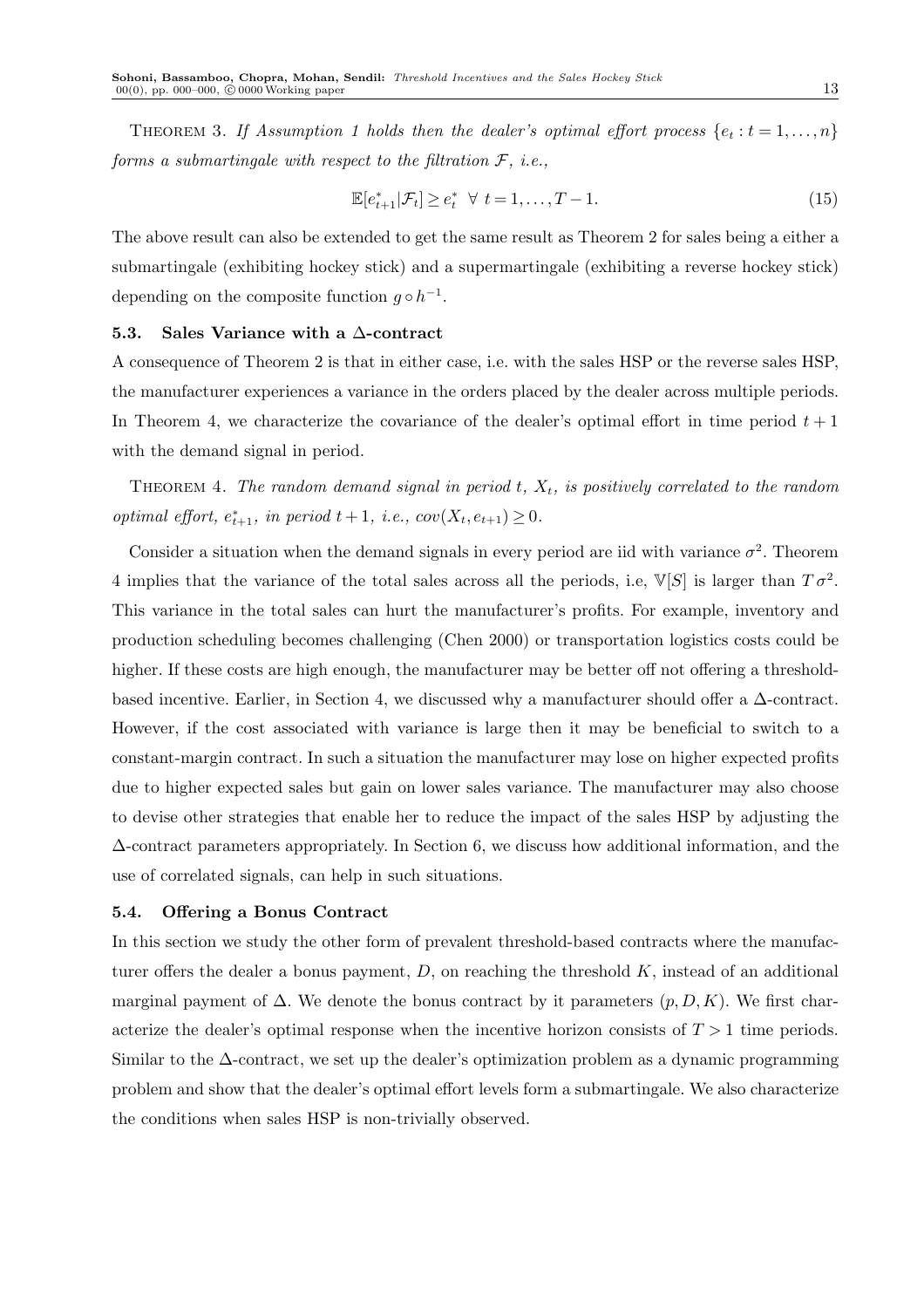#### 5.5. The dealer's optimal response with a D-contract

As shown in Figure 1, consider the case when the manufacturer offers the dealer a  $(p, D, K)$  contract prior to the first time period. Similar to the ∆-contract we can express the dealer's optimal expected profit function as a DP formulation for the D-contract too. When  $K_t \geq 0$ , under a D-contract, the optimal expected profit function,  $V_t(K_t)$  is as follows:

$$
V_t(K_t) = \max_{0 \le e_t} p \mathbb{E}[X_t] + p \int_0^\infty g(e_t) f(X_t) dX_t + \int_0^{K_t - g(e_t)} V_{t+1}(K_t - X_t - g(e_t)) f(X_t) dX_t + \int_{K_t - g(e_t)}^\infty [D + C_t] f(X_t) dX_t - \beta e_t
$$
\n(16)

where  $\mathcal{C}_t$  is now defined as

$$
\mathcal{C}_t = p(T - t) \left( \mathbb{E}[X_t] + g(e_t^*) \right) - \beta (T - t) e_t^*.
$$
 (17)

In Eq. (17) the effort level  $e_t^*$  is defined by Eq. (7). Furthermore,  $V_t(K_t)$  takes a value of 0 when  $K_t$  < 0. Unlike the ∆-contract, the dealer's optimal effort now depends on the probability distribution of the random demand signal  $X_t$  (denoted by  $f_{X_t}(\cdot)$ ). We characterize the dealer's optimal effort in Lemma 3. We omit the proof since it is very similar to the proof of Lemma 1.

LEMMA 3. Given a  $(p, D, K)$  contract the dealer's optimal effort,  $e_t^*$ , in any time period  $t < T$ , is characterized by the following optimality condition:

$$
h(e_t^*) = \frac{1}{\beta} \left( p + D \mathbb{E}_{X_t, ..., X_T} \left[ f_{X_t} \left( K_t - \sum_{j=t}^{T-1} X_j - \sum_{j=t}^T g(e_j^*) \right) \right] \right).
$$
 (18)

Using Lemma 3, and a Assumption 2, it is easy to verify that the dealer's optimal efforts form submartingale similar to the one discussed earlier in Theorem 1. So, Lemma 2 holds in this case too, and hence, the sales HSP is also observed with a D-contract.

#### 5.6. Sales Variance with a D-contract

Unlike the  $\Delta$ -contract case, we are not guaranteed a positive covariance between the optimal effort in a period and the random demand signal in the previous period. In some cases the covariance could be negative and hence the variance of sales,  $V[S]$ , could be lower than than that of the underlying demand signal. We show an example when  $T = 2$ . Let the demand be uniform between 0 and a large level  $M$ . Here the first period effort is fixed and obtained by the above mentioned optimality equation. The second period effort then solves the following optimality equation:

$$
h(e_2^*) = \frac{1}{\beta} [p + Df_U(K - X_1 - g(e_1^*) - g(e_2^*))],
$$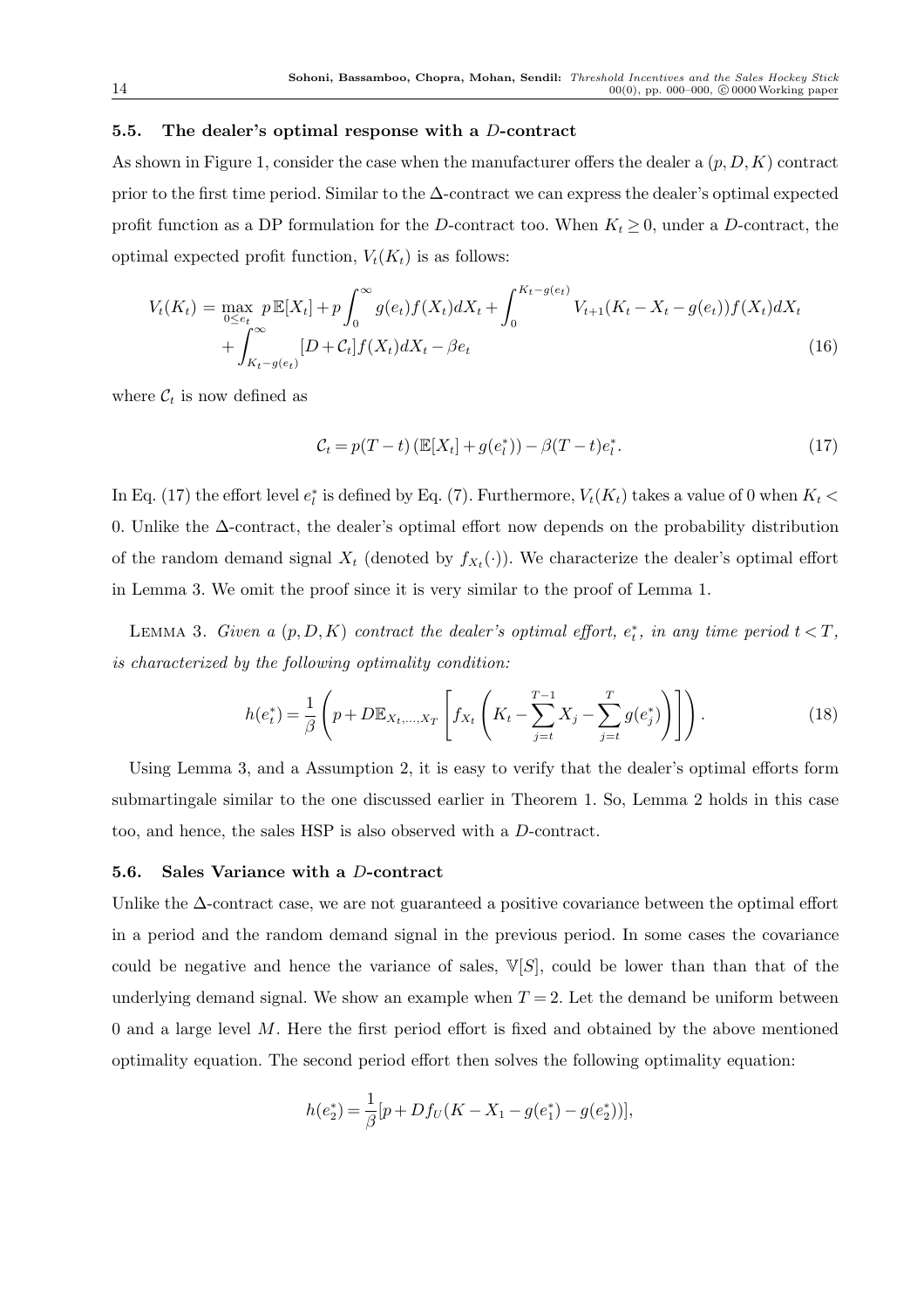where  $f_U(\cdot)$  is the probability density function for the uniform distribution with support  $[0, M]$ . Thus, one can easily verify that there exists a threshold C such that if  $X_1 > C$  then the optimal  $e_2^*$  is given by

$$
h(e_2^*) = \frac{1}{\beta}p,
$$

else it is given by

$$
h(e_2^*)=\frac{1}{\beta}\left[p+\frac{1}{M}\right].
$$

Observe that  $e_2^*$  is negatively correlated with  $X_1$  and since  $g(e_2^*)$  is increasing function of  $e_2^*$ , the overall variance of the sales might be reduced for the D-contract.

As a consequence the manufacturer may be better off by offering a D-contract, instead of  $\Delta$ contract, if sales variance across multiple periods is of concern.

## 6. Value of Better Information

As shown earlier, the manufacturer gains by offering a threshold-based incentive because expected sales are higher. However, the variance of sales can be expensive and reduce operational profits. The dealer's hidden information (demand signal), and his hidden actions (effort), result in this misalignment. One way of aligning incentives better (see Narayanan and Raman 2004) is to track additional business variables. In this section we show the value of such additional information in controlling the sales HSP. Specifically, we show that when the manufacturer observes additional information, correlated with the underlying demand signal, she is able to dampen the sales HSP by using such information to set the incentive threshold  $K$ . First, we demonstrate the elimination of the sales HSP when the observed signal is perfectly correlated with the underlying demand signal. Next, we extend the result to the partially correlated case. Essentially, the manufacturer is able to delay the computation of the threshold,  $K$ , and simultaneously link it to the demand signal uncertainty. Finally, we discuss an implementation plan for the partially correlated case. For most of the analysis in this section we consider the ∆-contract.

Consider the following scenario: Suppose  $Y_t$   $(t = 1, ..., T)$  are random iid variables (henceforth referred to as market indicators) and are verifiable (i.e., the manufacturer can write a contract where the payoffs depend on these signals), and positively correlated to the underlying market signals  $X_t$ . Examples of such market indicators include macro-economic indices observable to all entities in the economy. Consider a  $\Delta$ -contract where the manufacturer can now modify the incentive scheme by linking the computation of the threshold,  $K$ , to the market indicator variables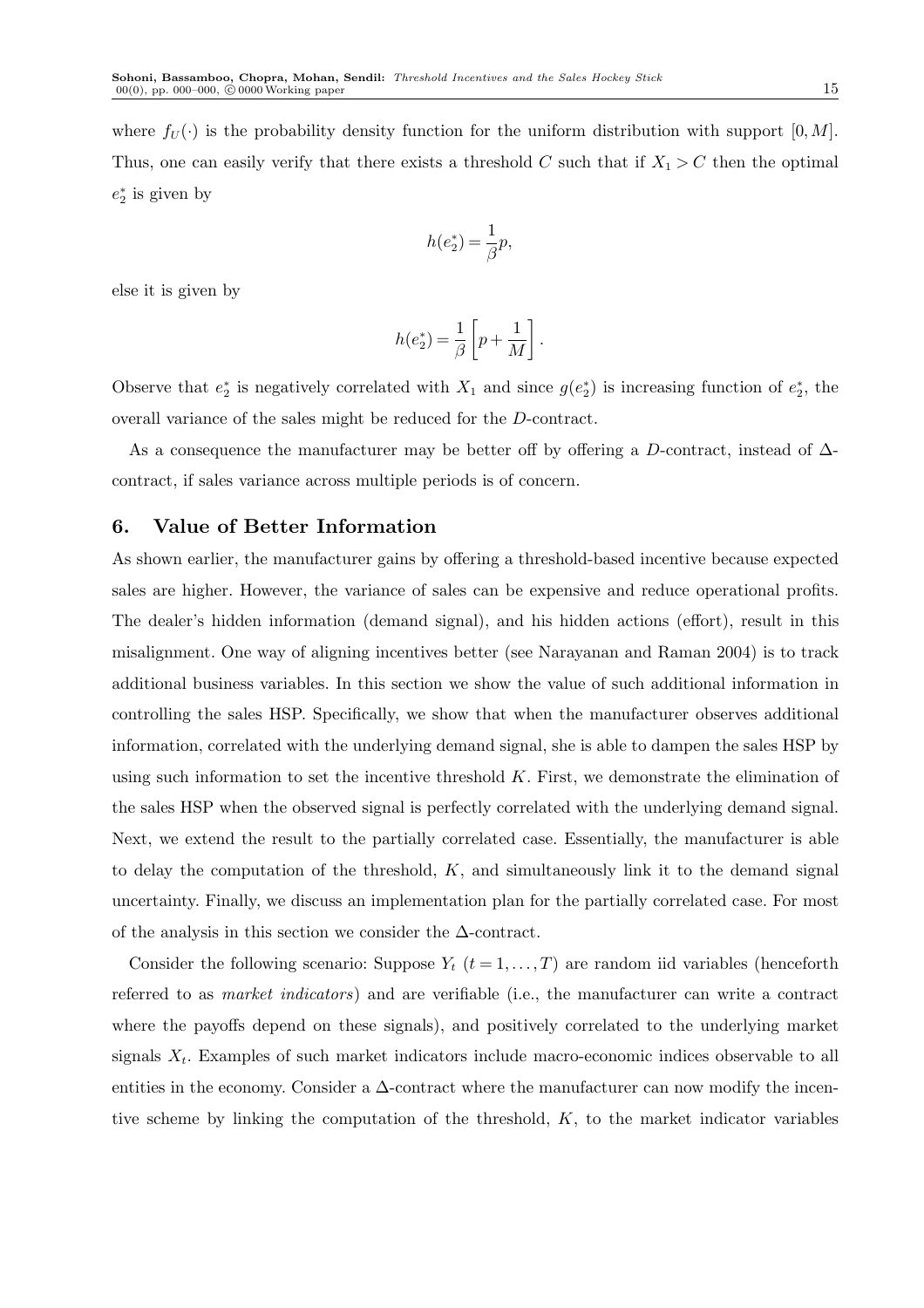$Y = \langle Y_1, \ldots, Y_T \rangle$ . In this particular situation the computation of the actual value of the threshold is delayed until the last time period. For simplicity, we consider a threshold,  $K$ , computed as follows:

$$
K \equiv \sum_{t=1}^{T} y_t + \bar{K},\tag{19}
$$

where  $y_t$  is the realization of the random variable  $Y_t$  and  $\overline{K}$  is a non-negative constant. At the beginning of the first time period the manufacturer shares the threshold computation scheme (Eq. 19) with the dealer. The remaining sequence of events are exactly the same as before. Notice that, the dealer continues to observe his private market signals  $X_t$  and decides on his optimal effort based on the difference(error),  $Z_t = X_t - Y_t$ . It is worth noting that if there is a market indicator signal that is negatively correlated with the market demand signal then the manufacturer can use the negative of that market indicator signal.

Next, in Section 6.1, we discuss the effect of perfect correlation between  $Y$  and  $X$ .

#### 6.1. Perfectly Observable Case

In this section we consider the case when the market indicators are perfectly correlated to the underlying demand signals. The dealer's optimization problem remains the same as before (Eq. 10).

First, in Proposition 1, we state the result that characterizes the dealer's optimal action (effort levels) under perfect correlation. Specifically, we show that the HSP is eliminated completely with perfect information. Recall our earlier definitions of the low effort level,  $e_t^*$ , and the high effort level,  $e_h^*$ , from equations (7) and (8) respectively.

PROPOSITION 1. Let  $Y_t$  be perfectly correlated with  $X_t$  and  $\mathbb{E}(Y_t) = \mathbb{E}(X_t)$ ,  $\forall t = 1, \ldots, T$ . Under  $a \Delta$ -contract the dealer exerts the same effort in all time periods, i.e, the dealer either exerts a low effort,  $e_i^*$ , or a high effort  $e_h^*$ , in all time periods. Furthermore, there exists a  $K = T g(e_h^*)$  below which the dealer exerts a high effort level,  $e_h^*$ , and above which the dealer exerts a low effort level,  $e_l^*$ , in all time periods.

Intuitively, it is easy to argue the result stated in Proposition 1. Since the impact-of-effort function,  $q(\cdot)$ , is concave and the cost-of-effort function is linear, it is optimal for the dealer to smoothen the total effort equally between all the periods. Proposition 1 shows that irrespective of the realizations of the underlying market signal,  $X_t$ , there exists a cutoff value  $\widetilde{K}$  such that, if  $\bar{K} > \widetilde{K}$ , the optimal efforts satisfy  $e_t^* = e_t^* \; \forall \; t = 1, \ldots, T$  else  $e_t^* = e_t^*$ . Thus, an important implication of Proposition 1 is that the hockey stick phenomenon can be completely eliminated using a perfectly correlated signal.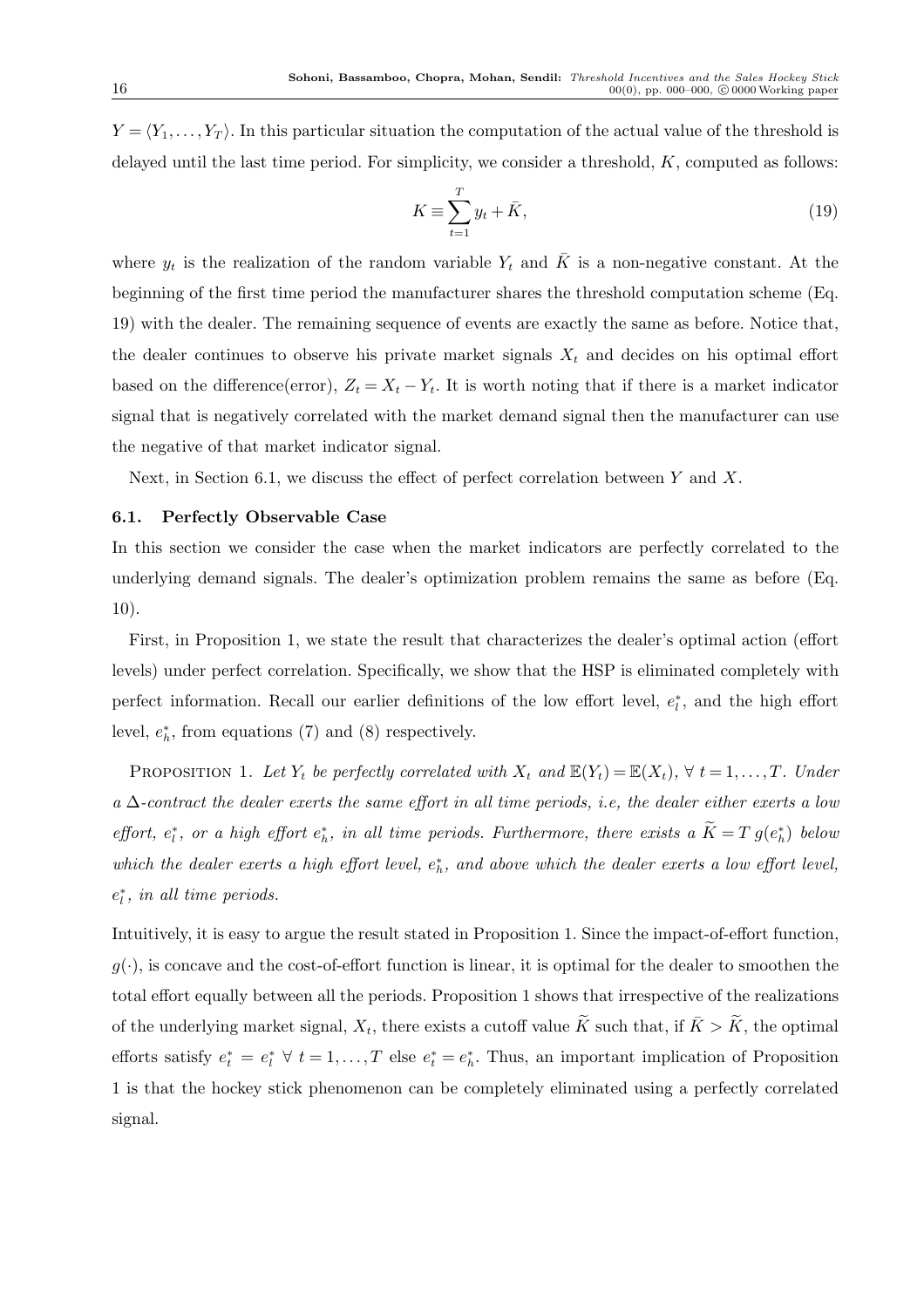Since the impact-of-effort function,  $q(\cdot)$ , is an increasing function the following inequality relating the optimal efforts across the two periods must hold.

$$
T g(e_l^*) \leq \sum_{t=1}^T g(e_t^*) \leq T g(e_h^*).
$$

It is easy to see that the choice of  $\bar{K}$  (which depends on the dealer's impact-of-effort function) controls the total sales in the perfectly correlated case. We summarize this result in Proposition 2 by showing how a manufacturer gains when the indicators are perfectly correlated. But first, we define path-wise dominance:

DEFINITION 3. Given two random variables  $Z_1$  and  $Z_2$ , we say  $Z_1$  dominates  $Z_2$  path-wise if  $Z_1 \geq Z_2$  for all sample paths generated by all realizations of  $Z_1$  and  $Z_2$ .

PROPOSITION 2. 1. If  $\overline{K} > \widetilde{K}$  then the total sales across all the periods is higher path-wise when the threshold,  $K$ , is not based on a perfectly correlated indicator signal,  $Y$ .

2. However, if  $\overline{K} < \widetilde{K}$  the total sales is larger path-wise when the threshold, K, is computed using a perfectly correlated market indicator Y .

From Propositions 1 and 2 we observe the following: Setting a threshold,  $K$ , based on a perfectly correlated signal  $Y$  allows the manufacturer to gain by (i) eliminating the hockey stick phenomenon, and (ii) increasing total expected sales. However, if  $\bar{K} > \tilde{K}$ , then the manufacturer faces a tradeoff between volume of sales and variability of sales. Specifically, if the manufacturer's objective is to maximize expected sales volume only, an arbitrary threshold,  $K$ , chosen a priori may suffice; on the other hand, if the manufacturer is concerned with the variability in the sales across the time periods,  $K$  should be based on a positively correlated signal  $Y$ . Thus, an important implication for the manufacturer is that, by choosing  $\bar{K}$  appropriately, either the hockey stick effect can be completely eliminated or the total expected sales enhanced.

In reality though, choosing a market indicator signal that is perfectly correlated may be difficult. Next, we study the case when the market indicator signals are not perfectly correlated with the underlying demand signals.

#### 6.2. Partially Observable Case

In this section we consider the case when the manufacturer (and the dealer) can observe a partially correlated market indicator signal and set the threshold,  $K$ , accordingly. However, it is challenging to derive a closed form analytical expressions for the HSP in a general setting. So, we demonstrate the effect of partial correlation by setting up an appropriate numerical experiment. For the numerical experiments we simulate a  $\Delta$ -contract offered over two time periods, i.e., the case when  $T = 2$ .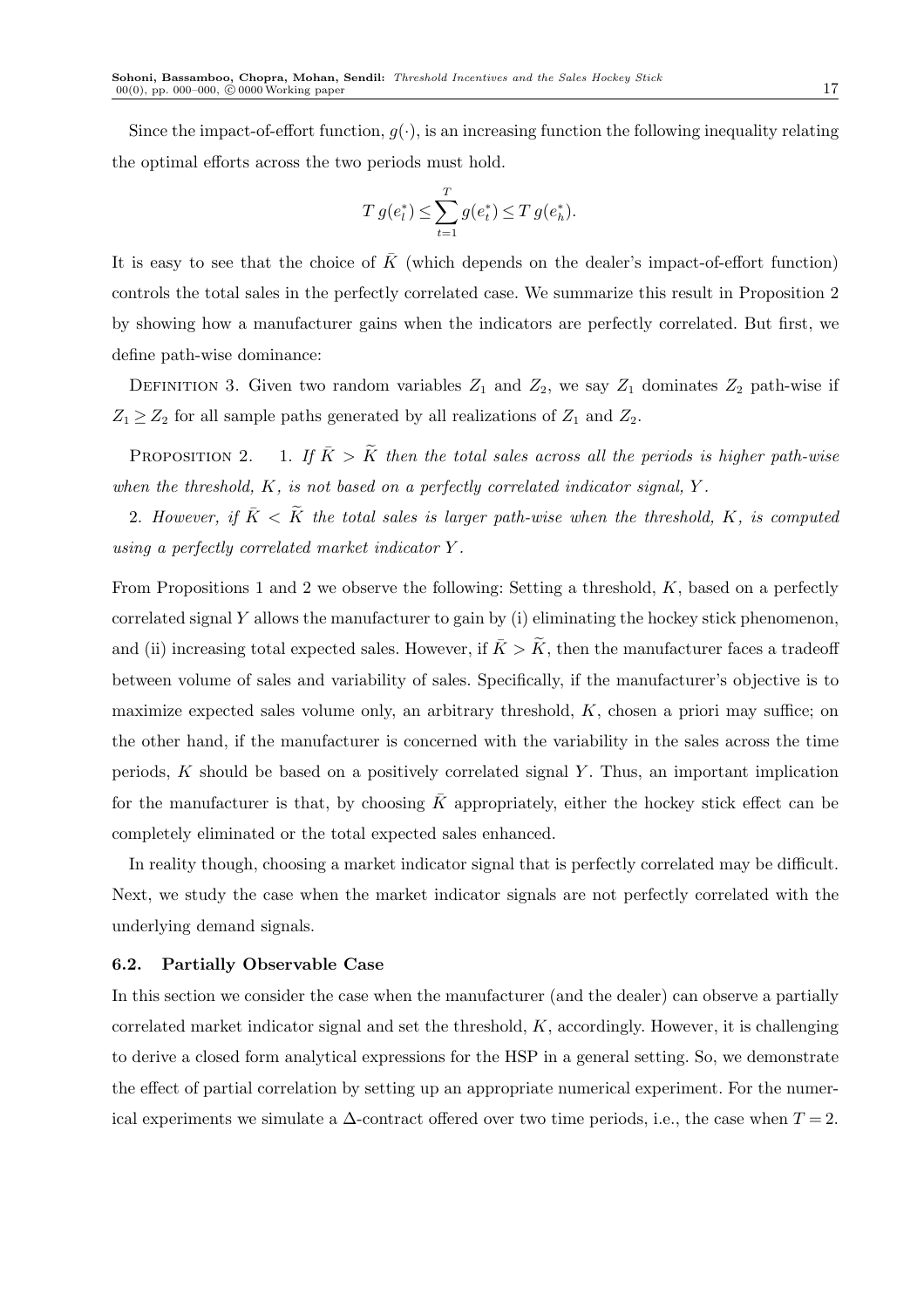We assume that  $Z_t = (X_t - Y_t)$ , where  $t \in \{1, 2\}$ , is normally distributed with mean 50. We vary the standard deviations  $\sigma_t$ , in both periods, from 12 to 0 in steps of 3, i.e.,  $\sigma_t \in \{0, 3, 6, 9, 12\}$ . The impact-of-effort function is defined as  $g(e_t) \equiv 8\sqrt{e_t}$ . The linear cost of exerting effort is defined as  $v(e_t) = e_t$ . The dealer's constant margin  $p = 1$  and the additional marginal profit,  $\Delta$  (on exceeding the threshold) is set to 0.8. The value of  $\bar{K}$ , in Eq. (19), is set to 10. Figure 2 summarizes the results



Figure 2 The worst case HSP gap when  $T=$  2 for different  $\sigma_1$  and  $\sigma_2$   $(p=1, \ \Delta=0.8, \ \bar{K}=10, \ g(e_t)=8\sqrt{e_t})$ .

of our numerical experiments. In Figure 2 we plot the maximum gap between the efforts across the two periods versus  $\sigma_2$ . Values are plotted for different levels of  $\sigma_1$ . As can be observed, for any level of  $\sigma_2$ , as  $\sigma_1$  decreases the effort gap across the period diminishes implying that the HSP also diminishes. For the perfectly correlated case, i.e., when  $\sigma_1 = 0$ , the HSP vanishes. In general, as the variance of the error term,  $Z_t$ , increases the HSP is larger. These numerical experiments clearly demonstrate the benefits of setting the threshold based on correlated market indicator signals.

## 6.3. Implementation

In this section, we describe one way to implement a mechanism that allows the manufacturer to obtain information/signal that is very closely related to the underlying demand signal. We assume that the manufacturer works with  $M$  dealers and each dealer is in an independent geographical area. Such an assumption ensures that there is no competition effect, which we will study address later. Furthermore, for simplicity we assume that the threshold-based incentive is offered over two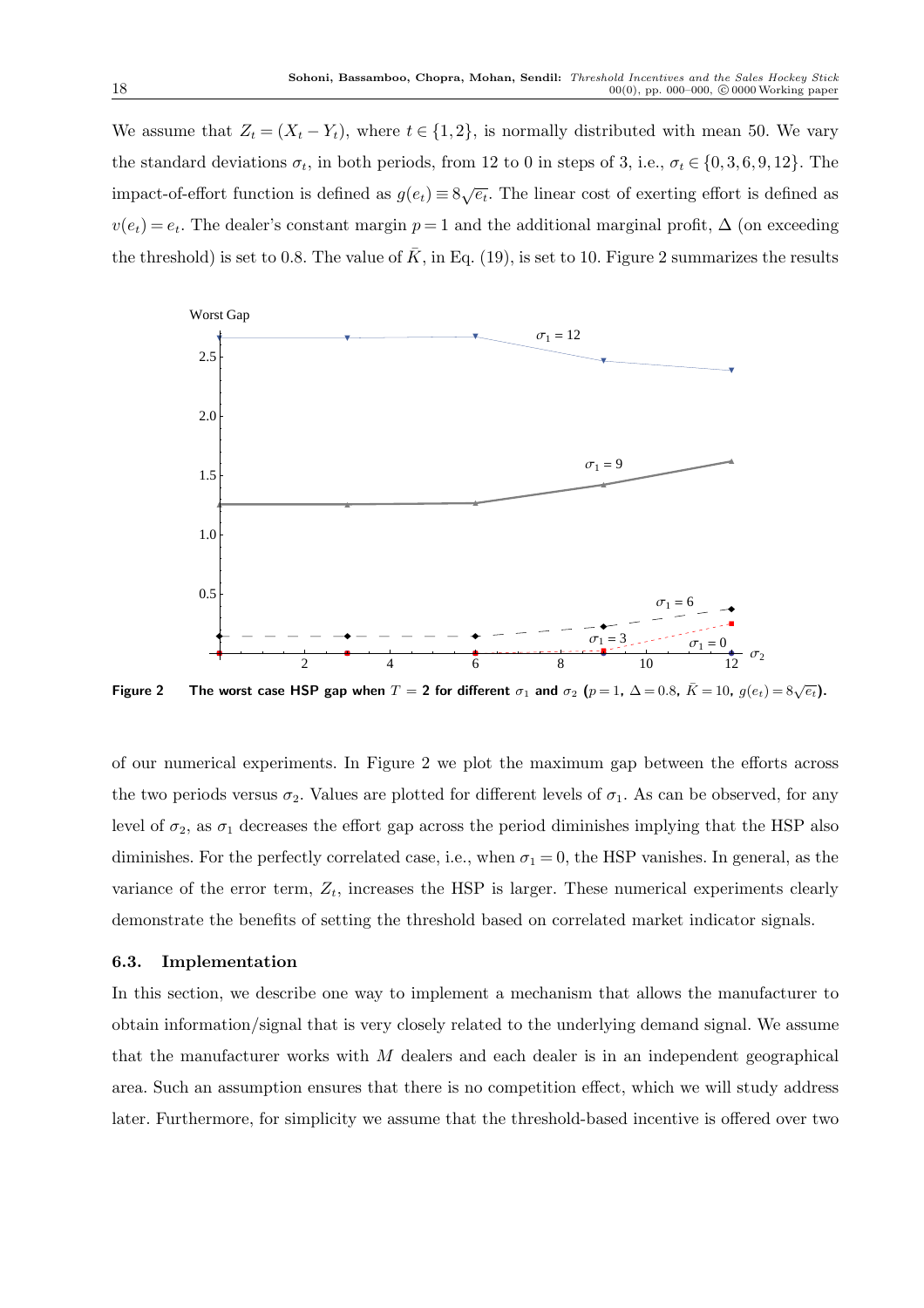periods. We further assume, to keep our exposition simple, that the demand signals of all the dealers are positively correlated and the dealers are symmetric.

Without loss of generality we now consider the  $M^{th}$  dealer. In this case the manufacturer sets the incentive threshold,  $K$ , using the conditional expectation of the exogenous demand in the first period (i.e., the demand excluding the additional demand generated due to the effort of the dealer) plus a constant markup  $\overline{K}$ . Suppose  $S_1^j$  is the optimal sales of the  $j^{th}$  dealer in period 1 and  $X_1^j$  and  $e_1^{j*}$  are the corresponding demand signal and optimal effort exerted by the same dealer. Since  $S_1^j$  =  $X_1^j + g(e_1^{j*})$  is monotone in  $X_1^j$ , the manufacturer can easily extract the exogenous demand signal  $X_1^j$ by observing the first period Sales  $S_1^j$  and using the optimality equations derived in Lemma 1. Note that here we are using the fact that the threshold value for a particular dealer is independent of his own effort and the analysis performed in Section 5 holds. Even if the sales function is not monotone in  $X_1^j$ , the manufacturer can use the sum of sales of all the other dealers instead of the sum of exogenous underlying demand signal. Thus, if all the M dealers are symmetric, the manufacturer sets a contract where the threshold for the  $M^{th}$  dealer is given by  $\sum_{j=1}^{M-1} X_1^j/(M-1) + \overline{K}$ . Using such a threshold value, and assumption that the demand signals are correlated, allows the manufacturer to postpone the computation of the incentive threshold and link it to the underlying signal variance. This allows the manufacturer to dampen the sales HSP and the smoothen the effort exerted by the dealer across the two time periods.

# 7. Dealer Competition

In this section we study how dealer competition affects the sales HSP. We consider a situation when two dealers, 1 and 2, compete in the market and exert effort (just as before) to increase sales. Both the dealers are exclusive to the manufacturer, i.e., they sell the manufacturer's product exclusively, and observe the same demand signal. To keep our analysis simple, we assume complete symmetry between the dealers. Essentially, we assume that the manufacturer offers the same ∆-contract to both the dealers and the demand split between the dealers is symmetric. Since we assume complete symmetry, it suffices to study the optimal response of dealer 1 only.

For notational ease, we identify the dealers by superscripts. So the effort exerted by dealer 1 in time period t is represented by  $e_t^1$ . Similarly, the effort exerted by dealer 2 is represented by  $e_t^2$ . In a competitive setting dealer 1's growth in sales is affected by the effort exerted by dealer 2 in the same time period. Thus, the total growth in sales for dealer 1, after exerting effort  $e_t^1$  in time period t, depends on dealer 2's effort level  $e_t^2$ . We represent this impact-of-effort function by  $\phi(e_t^1, e_t^2)$ .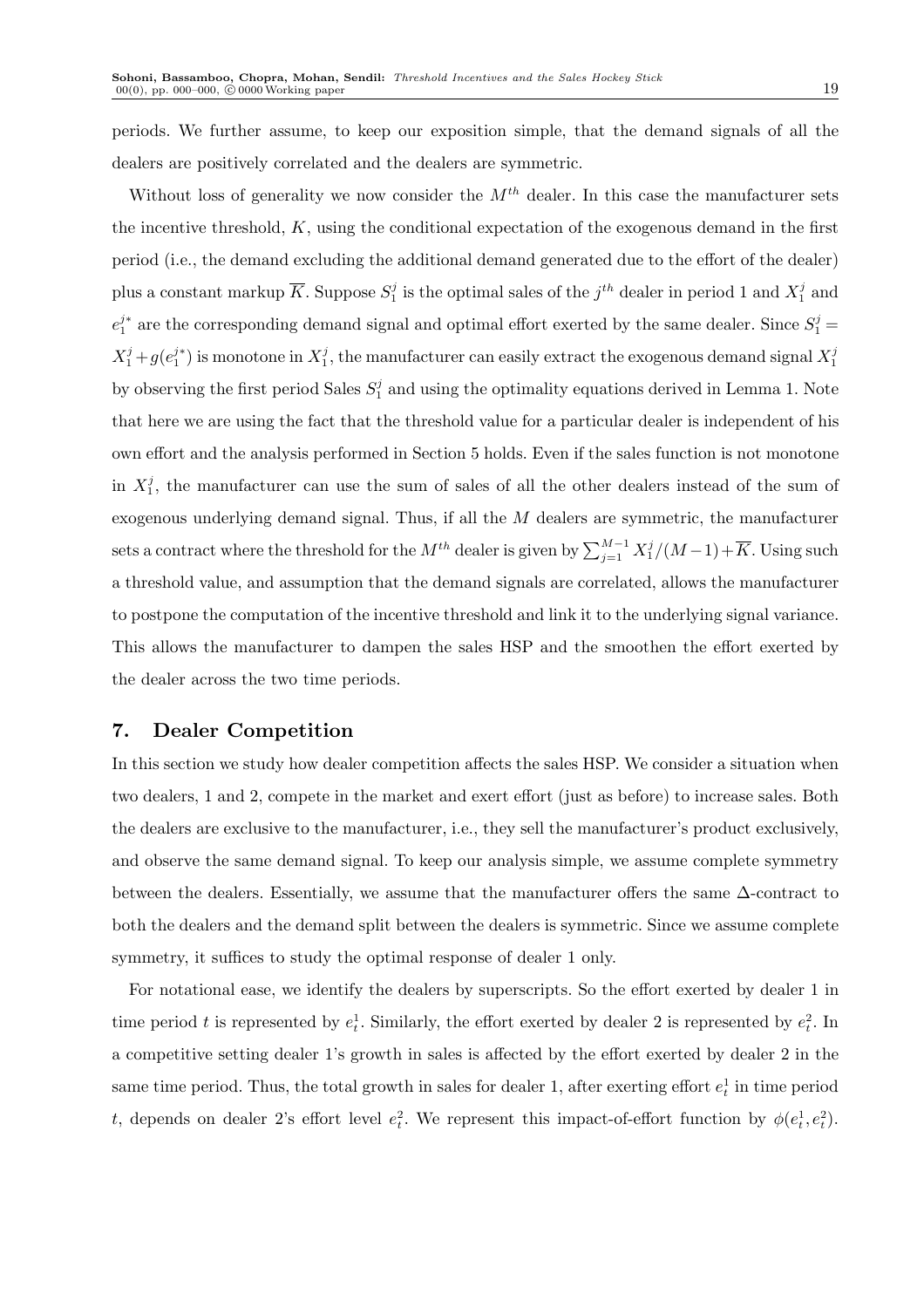Again, for notational convenience, we represent the partial derivative of  $\phi(e_t^1, e_t^2)$  with respect to  $e_t^1$ , and evaluated at  $e_t^1 = e_t^2$ , by  $\phi_1(e_t^1, e_t^2)_{e_t^1 = e_t^2}$ . Now, we define the function  $\gamma(e_t^1)$  as follows:

$$
\gamma(e_t^1) = \frac{1}{\phi_1(e_t^1, e_t^2)_{e_t^1 = e_t^2}}
$$
\n(20)

Similar to the non-competitive setting, we make the following assumption:

ASSUMPTION 3. Both,  $\phi(e_t^1, e_t^2)$ , and  $\gamma(e_t^1)$ , are continuous, increasing, and concave in  $e_t^1$ .

In order to model the competitive aspects it is necessary to understand how competition affects the impact of sales effort. There are two possibilities: (1) competition intensifies, i.e., the competitor's effort reduces the impact of sales effort, or (2) competition is softened, i.e., the competitor's effort helps in increasing the impact of sales effort. The former situation may occur when the market size is limited (constant) and both dealers compete by stealing customers from their competition. However, if the market size is large enough, and a dealer can gain additional sales from the competitor's sales effort then competition is softened. For example, the competitor's advertisement campaigns may help in increasing the market size. To model these scenarios, and to allow comparison with the base non-competitive case, we define a scalar parameter  $\varepsilon$  such that

$$
g'\left(e_t^1\right) = \gamma\left((1+\varepsilon)e_t^1\right) \tag{21}
$$

While it is difficult to capture the true dynamics of competition, Eq. (21) allows us to capture the aforementioned scenarios very well. First, let us consider a non-competitive setting. Suppose dealer 1 exerts effort  $e_t^1$  in time period t resulting in a sales growth of  $g(e_t^1)$ . Observe that, in Eq. (21), if  $\varepsilon > 0$ , then  $\gamma(e_t^1) > g'(e_t^1)$ . This implies that the dealer must exert lesser effort in the competitive case to have the same impact of effort as the non-competitive case. Thus,  $\varepsilon > 0$  models the situation when competition is softened. However, if  $\varepsilon < 0$ , then the dealer must exert additional effort under competition to have the same impact as the non-competitive setting. Thus,  $\varepsilon < 0$ models the scenario when competition intensifies.

First, in Lemma 4, we show that the dealer 1's optimal effort in each period follows the same optimality condition discussed in Lemma 1. Recall the definitions of  $K_t$ , from Eq. (6), and the indicator function  $\mathbf{1}_{\{a>b\}}$ .

LEMMA 4. Suppose a manufacturer offers the same  $\Delta$ -contract,  $(\Delta, K)$ , to competing dealers 1 and 2. Dealer 1's optimal effort,  $e_t^{1*}$ , in any time period  $t < T$ , is characterized by the following optimality condition:

$$
\gamma(e_t^{1*}) = \frac{1}{\beta} \left( p + \Delta \mathbb{E}_{X_t, ..., X_T} \left[ 1 \sum_{j=t}^T \phi_1(e_t^{1*}, e_t^{2*})_{e_t^{1*} = e_t^{2*}} + X_j > K_t \right] \right). \tag{22}
$$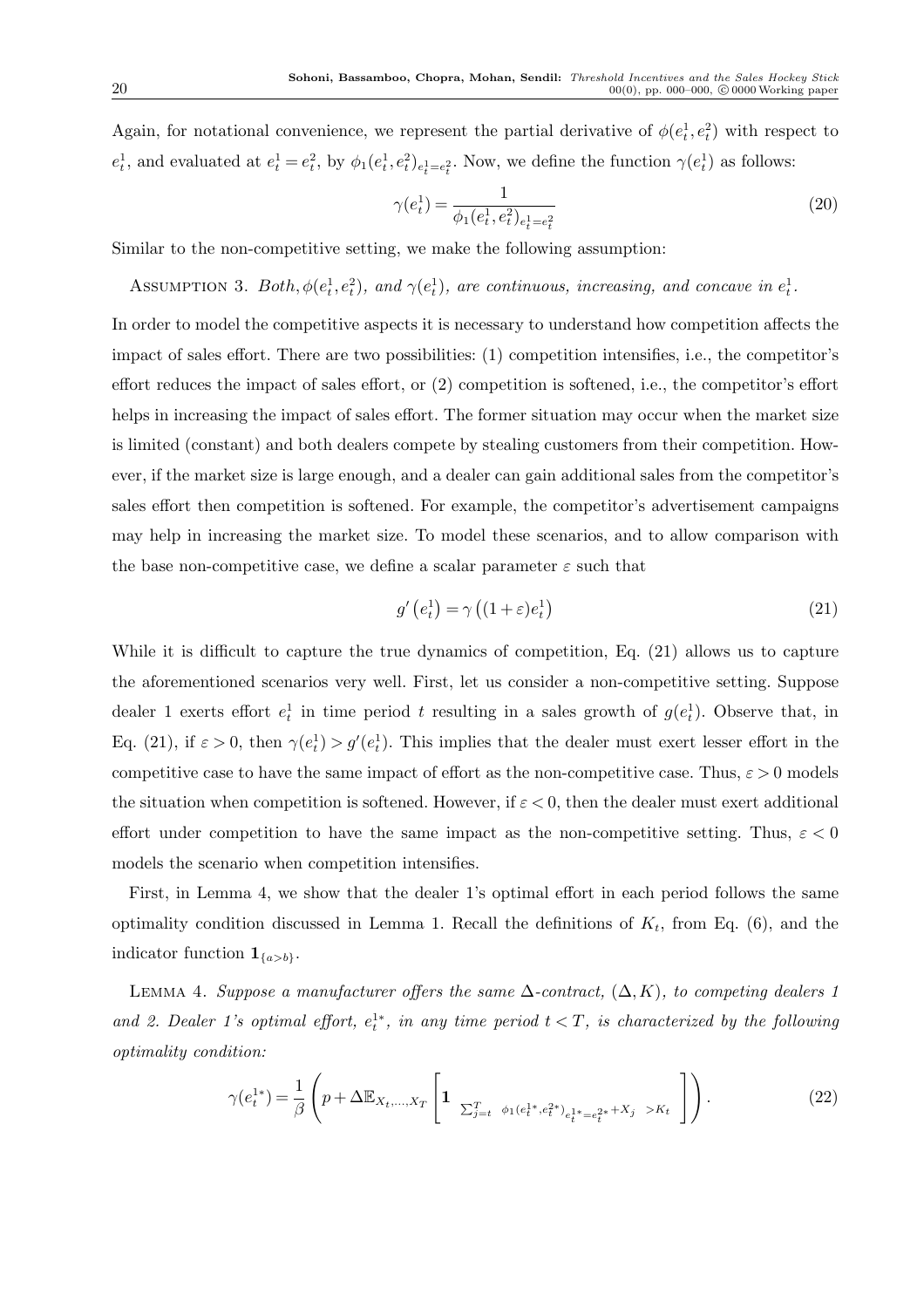The proof for Lemma 4 follows the proof of Lemma 1. Hence, we omit the details of the proof. Under complete symmetry (when  $e^{1*}_t = e^{2*}_t$ ) and Assumption 3, it is easy to verify that the HSP exists even under competition. Similar to the non-competitive case, we show the dominance of expected sales effort in Lemma 5 (again we omit the detailed proof since it follows from Jensen's inequaility).

LEMMA 5. Given a  $(\Delta, K)$  contract the dealer 1's optimal efforts in any two consecutive time periods are related as follows:

$$
\gamma(e_t^{1*}) \le \gamma\left(\mathbb{E}(e_{t+1}^{1*})\right) \quad \forall \quad 1 \le t < T. \tag{23}
$$

An immediate consequence of Lemma 5 is that the sales HSP exists under competition too. But, an important question is whether the effect is severe or reduced? To understand this we focus our attention on a competitive situation with exactly two time periods, i.e.,  $T = 2$ . Next, in Section 7.1, we study the effect of competition on the "worst-case" effort gap in a two time period model.

#### 7.1. The worst case HSP gap when  $T = 2$

In this section we consider the effect of competition on the worst case HSP gap in a two period model. Our goal is to compare the worst-case gap under competition with the non-competitive case discussed earlier in Section 5. As discussed in Section 3 we assume that the demand signals in each time period,  $t = 1, 2$ , are iid. First, for a given  $\Delta$ -contract, we define the worst case HSP gap,  $G(\Delta)$ , as follows:

DEFINITION 4. For a given  $\Delta$ -contract, the worst-case HSP gap is defined as the maximum gap between the optimal first period effort and the optimal expected second period effort, i.e.,

$$
G(\Delta) = \max |\mathbb{E}[e_2^*] - e_1^*|.
$$
 (24)

In Figure 3 we illustrate the worst-case expected effort gap for the non-competitive case. From Lemma 2 we know that the effort levels in both the period are bounded between  $e_l^*$  and  $e_h^*$ . Since  $h(\cdot)$  is assumed to be a concave function, the inverse function  $h^{-1}(\cdot)$  must be a continuous convex function. The convex curve between p and  $(p + \Delta)$  represents the expected second period effort  $\mathbb{E}[e_2^*]$ . Similarly, the straight line between p and  $(p + \Delta)$  represents the optimal first period effort. The gap is maximum when the tangent to the convex curve is parallel to the straight line.

Now to characterize the maximum gap let us define a function  $m(z) \equiv h^{-1} \left( \frac{z}{\beta} \right)$ β . Using the Mean Value Theorem it is easy to verify that the worst-case (maximum) gap,  $G(\Delta)$ , is

$$
G(\Delta) = \int_0^z \left( \int_p^{p+\Delta} m'(z) \, dz \right) \Delta m'(y) \, dy \tag{25}
$$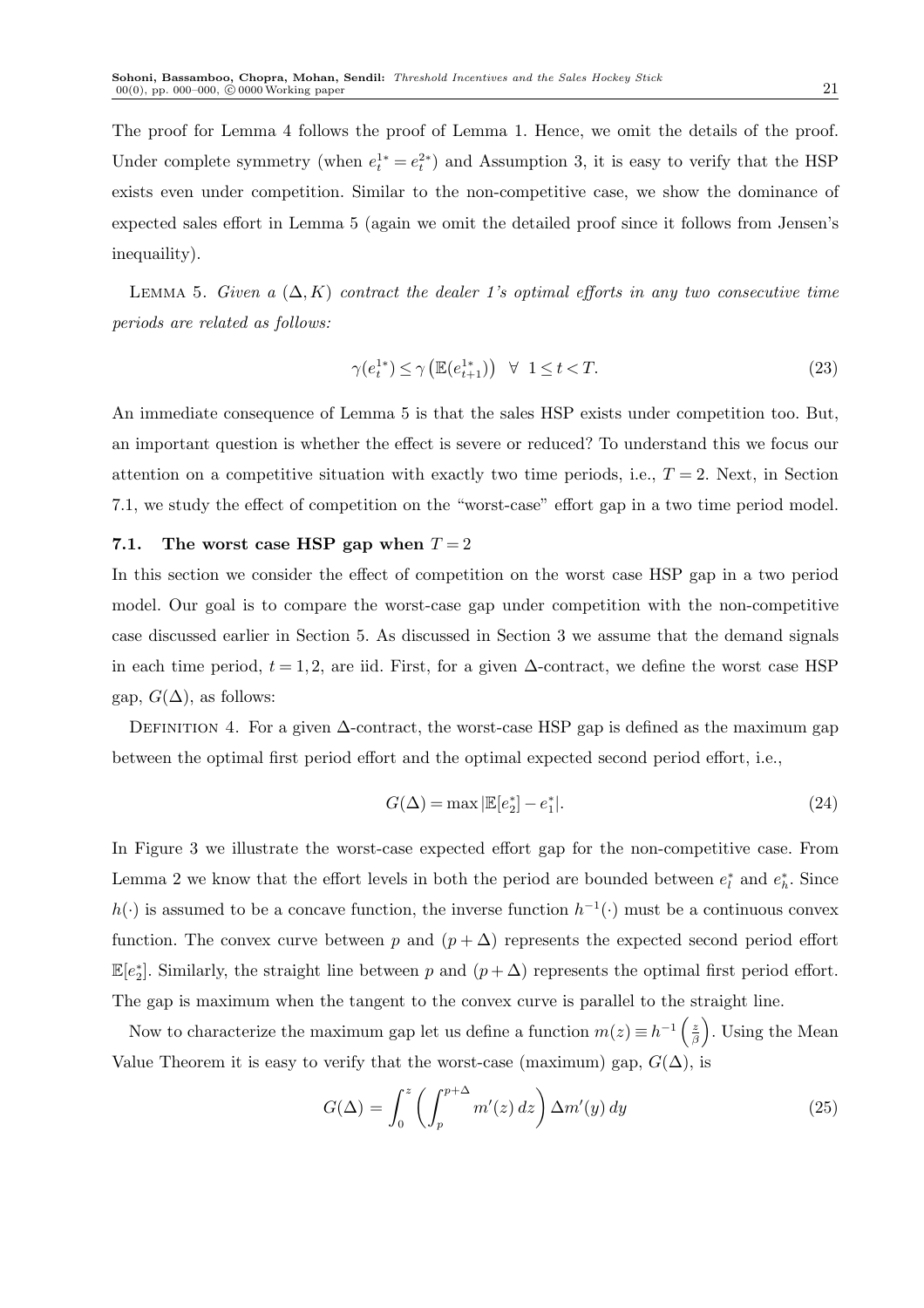

Figure 3 The worst case HSP gap when  $T = 2$ .

where,  $m'(z)$ , is the derivative with respect to z. Using Eq. (25) we show the relationship between the competitive and non-competitive worst-case gaps in Proposition 3. Let superscripts  $C$  and  $N$ represent the competitive and non-competitive scenarios for dealer 1 respectively.

PROPOSITION 3. Suppose the manufacturer offers the same  $\Delta$ -contract to two competing dealers, and Assumption 3 holds, then the worst-case HSP gaps, for dealer 1, are related as follows:

$$
G^{C}(\Delta) = (1+\varepsilon)G^{N}(\Delta). \tag{26}
$$

Proposition 3 shows that the worst-case HSP could decrease when the competition intensifies, i.e.,  $\varepsilon$  < 0. However, when competition is softened, i.e.,  $\varepsilon > 0$ , the worst-case gap increases suggesting the HSP could be exacerbated. But an important implication for the manufacturer is that she may be able to use dealer competition effectively to control the sales HSP.

## 8. Conclusions

When a firm offers an incentive scheme to its partner it typically does so to achieve certain objectives, e.g., increase expected profits or sales. However, sometimes such incentives result in undesirable, and unforseen, effects that could hurt the operational efficiency of the firm. Hence, it is necessary to design mechanisms that adjust the incentive parameters appropriately to eliminate such undesirable effects. The sales HSP is one such example that adversely affects operational costs of a manufacturing firm and is primarily a byproduct of a dealer's strategic behavior in exerting sales effort. In this paper we have shown that the sales HSP is non-trivially observed when a manufacturer offers a quota-based contract (either a ∆-contract or a D-contract) over multiple periods. The sales spike is a consequence of the pattern observed in the dealer's optimal sales effort choice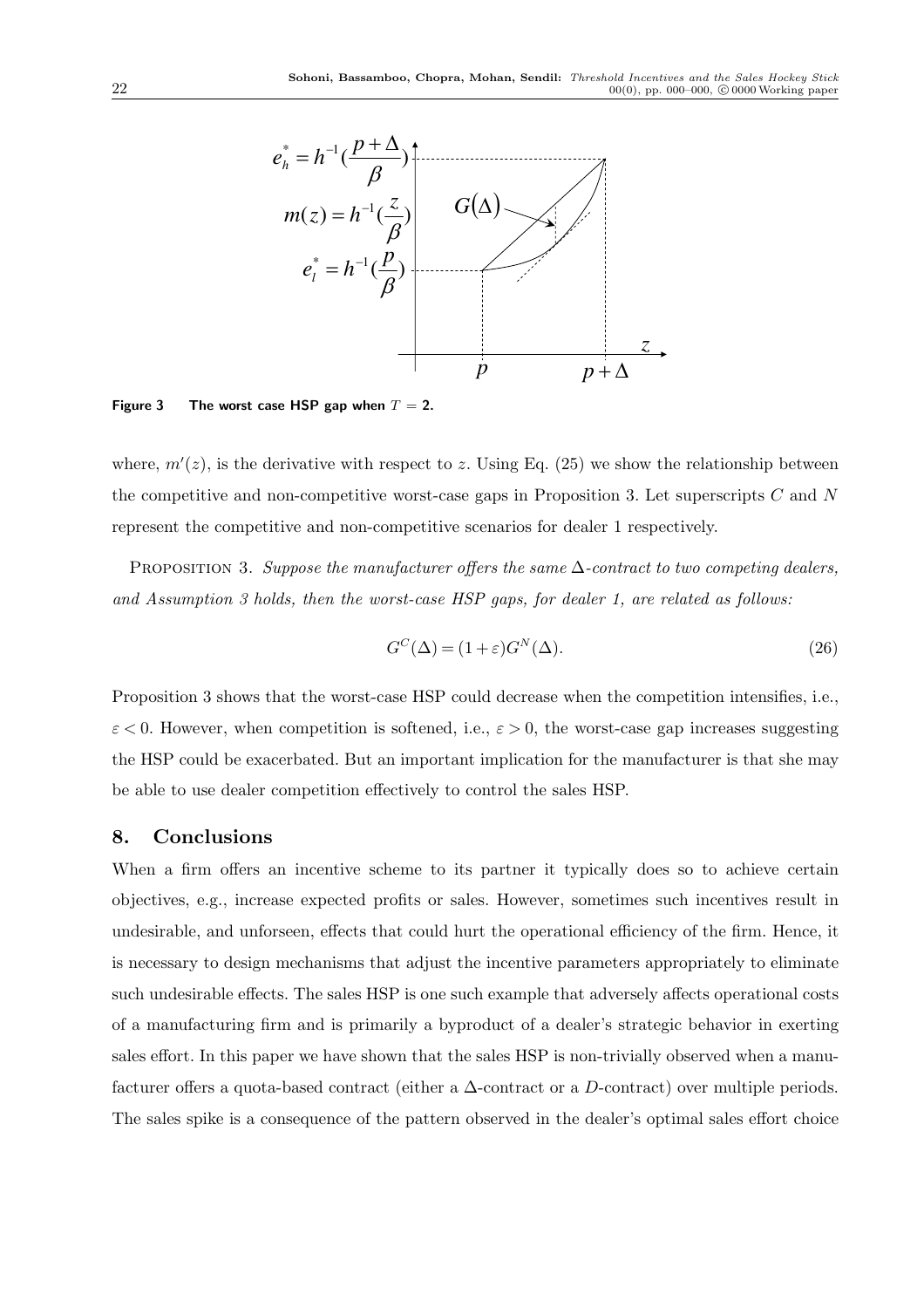over time. This results in higher sales variance for the manufacturer, especially with a ∆-contract. Under such circumstances the manufacturer faces a key tradeoff between higher profits due to higher expected sales versus larger costs due to higher variance in the orders placed by the dealer throughout the selling season.

One of the primary reasons for the sales HSP is the manufacturer's inability to choose the contracting parameters appropriately due to lack of underlying demand information. Eliciting such information, directly from the dealer, and monitoring contracting mechanisms that enforce such truthful revelation, is a challenging task. However, in some industries, it is possible to indirectly assess such information and use it in setting the incentive parameters. Specifically, the value of the threshold, K, plays an important role in controlling the sales HSP and sales variance. One way to address this issue is to base the choice of the threshold,  $K$ , on a positively correlated market indicator signal and delay its computation to as late as possible. The significant benefit of choosing such a threshold level, by linking it to the underlying market signal and delaying its computation, allows the manufacturer to simultaneously control the total expected sales and the variance of sales. This helps the manufacturer in coordinating the supply chain better and operate efficiently by making better production scheduling and inventory decisions.

Dealer competition also affects the sales HSP. With multiple competing dealers, a manufacturer has the ability to reduce the impact of the last period sales spike. The worst-case HSP decreases when competition intensifies. However, when competition is softened the worst-case gap increases suggesting the HSP could be exacerbated.

# Acknowledgements

The third author's research is supported by NSF Grant number DMI-0457503.

# 9. Appendix: Proofs Proof for Lemma 1.

The optimal profit function is given by

$$
V_t(K_t) = \max_{0 \le e_t} \int_0^{K_t - g(e_t)} \{p[X_t + g(e_t)] + V_{t+1}(K_t - X_t - g(e_t))\} f(X_t) dX_t
$$
  
+ 
$$
\int_{K_t - g(e_t)}^{\infty} \{(p + \Delta)[X_t + g(e_t)] - \Delta K_t + C_t\} f(X_t) dX_t
$$
  
-  $\beta e_t$ .

In order the compute the optimal effort we will need to first compute the the partial derivative of  $V_t(K_t)$  with respect to  $K_t$ , i.e.,  $\frac{\partial V_t(K_t)}{\partial K_t}$ . To do so, we first look at the maximum achievable profit in the  $T^{th}$  period which is given by:

$$
V_T(K_T) = \max_{0 \le e_T} \int_0^{K_T - g(e_T)} \{p[X_T + g(e_T)]\} f(X_T) dX_T
$$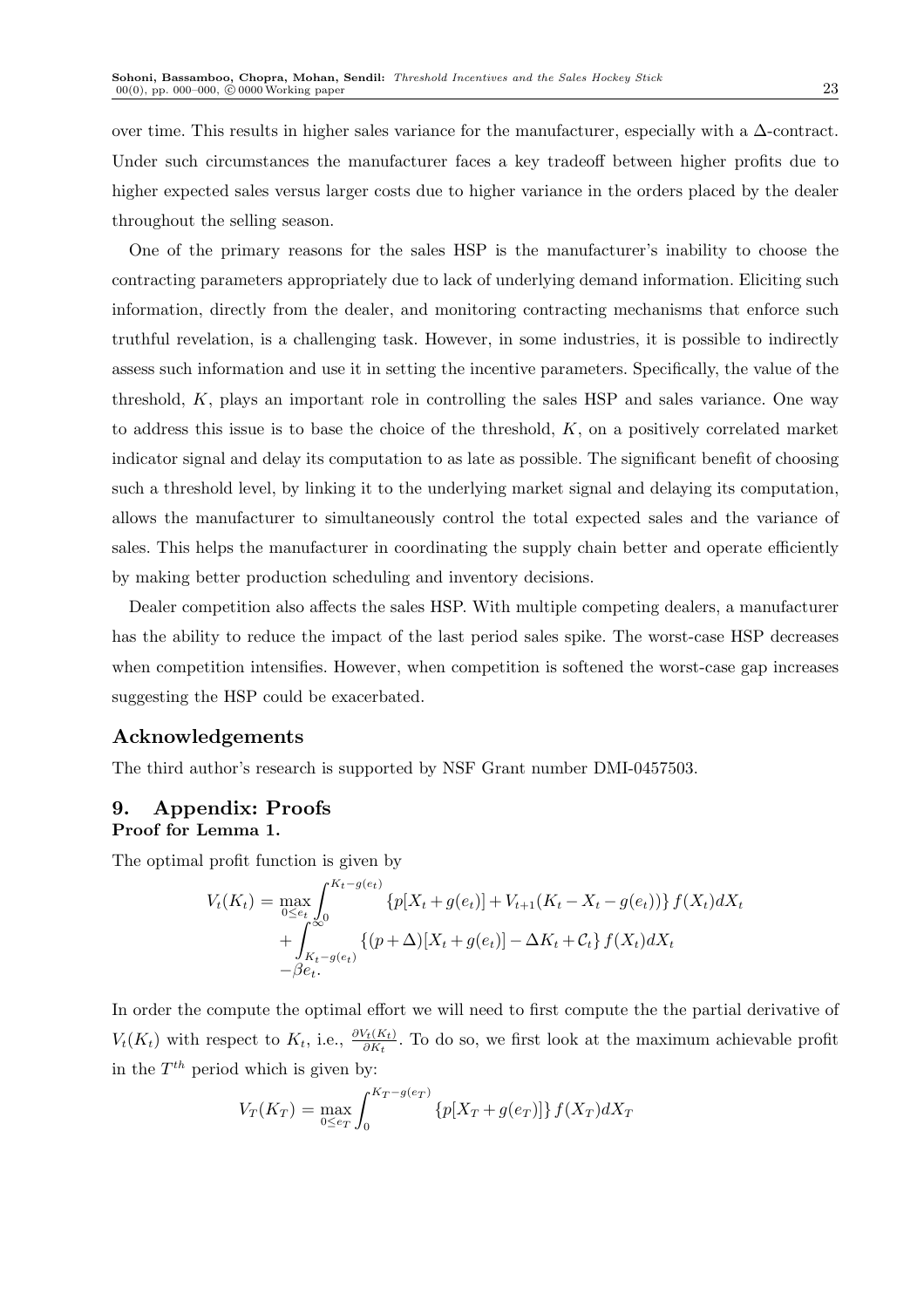$$
+\int_{K_T-g(e_T)}^{\infty} \left\{ (p+\Delta)[X_T+g(e_T)]-\Delta K_T \right\} f(X_T) dX_T
$$
  
 
$$
-\beta e_T.
$$

Observe that the optimal effort  $e^*_T$  is a function of  $K_T$  and  $V_{T+1}(K_{T+1}) \equiv 0$ . First, we compute the last-period optimal effort,  $e_T^*$ , as follows. Using the first order optimality conditions it is easy to verify that

$$
e_T^* = \begin{cases} e_T^* : \beta h(e_T^*) = [p + \Delta(1 - F(K_T - g(e_T^*)))] & when \ D_T < K \\ e_h^* : (p + \Delta) = \beta h(e_h^*) & when \ D_T \ge K \end{cases}
$$
(27)

Notice that, when  $K_T \leq 0$ , the partial derivative of  $V_T(K_T)$  with respect to  $K_T$ ,  $\frac{\partial V_T(K_T)}{\partial K_T}$  $\frac{\partial T(K_T)}{\partial K_T}$ , is zero. However, when  $K_T > 0$  the we must use the Envelope Theorem to compute the derivative. Using the Envelope Theorem, it is easy to verify that:

$$
\frac{\partial V_T(K_T)}{\partial K_T} = \begin{cases}\n-\Delta \mathbb{E}_{X_T} \left[ \mathbf{1}_{\{g(e_T^*) + X_T > K_T\}} \right] : K_t > 0 \\
0 & : K_T \le 0\n\end{cases}.
$$
\n(28)

We now make an assumption about the form of the partial derivative,  $\frac{\partial V_t(K_t)}{\partial K_t}$ , in any period t. Then, using the first order optimality condition, and an inductive argument, we will verify that our assumed form is correct. Let us suppose that

$$
\frac{\partial V_t(K_t)}{\partial K_t} = \begin{cases}\n-\Delta \mathbb{E}_{X_t,\dots,X_T} \left[ \mathbf{1}_{\left\{ \sum_{j=t}^T (g(e_j^*) + X_j) > K_t \right\}} \right] & : K_t > 0 \\
0 & : K_t \le 0\n\end{cases}.\n\tag{29}
$$

Eq. (29) will also lead us the desired optimality condition for the dealer's effort level in time period t. Let us assume the partial derivative form is valid for time period  $t + 1$ , i.e.,

$$
\frac{\partial V_{t+1}(K_{t+1})}{\partial K_{t+1}} = \begin{cases} -\Delta \mathbb{E}_{X_{t+1},...,X_T} \left[ \mathbf{1}_{\left\{ \sum_{j=t+1}^T (g(e_j^*) + X_j) > K_{t+1} \right\}} \right] : K_{t+1} > 0 \\ 0 & : K_{t+1} \le 0 \end{cases} \tag{30}
$$

Using an inductive argument, we will show that the partial derivative holds for time period  $t$  too. Earlier, we have already shown that the partial derivative in the last period has a similar form. First we compute the partial derivative, with respect to effort  $e_t$ , which is given by  $\frac{\partial V_t(K_t)}{\partial e_t}$ 

$$
\frac{\partial V_t(K_t)}{\partial e_t} = pg'(e_t) + \Delta g'(e_t) \mathbb{E}_{X_t} \left[ \mathbf{1}_{\{g(e_t) + X_t > K_t\}} \right] \n-g'(e_t) \int_0^{K_t - g(e_t)} \frac{\partial V_{t+1}(K_{t+1})}{\partial K_{t+1}} \Big|_{(K_{t+1} = K_t - g(e_t) - X_t)} f(X_t) dX_t \n-\beta.
$$

Substituting for the value of  $\frac{\partial V_{t+1}(K_{t+1})}{\partial K_{t+1}}$  $\bigg|_{\big(K_{t+1}=K_t-g(e_t)-X_t\big)}$ from Eq. (30) we get

$$
\frac{\partial V_t(K_t)}{\partial e_t} = pg'(e_t) + \Delta g'(e_t) \mathbb{E}_{X_t} \left[ \mathbf{1}_{\{g(e_t) + X_t > K_t\}} \right]
$$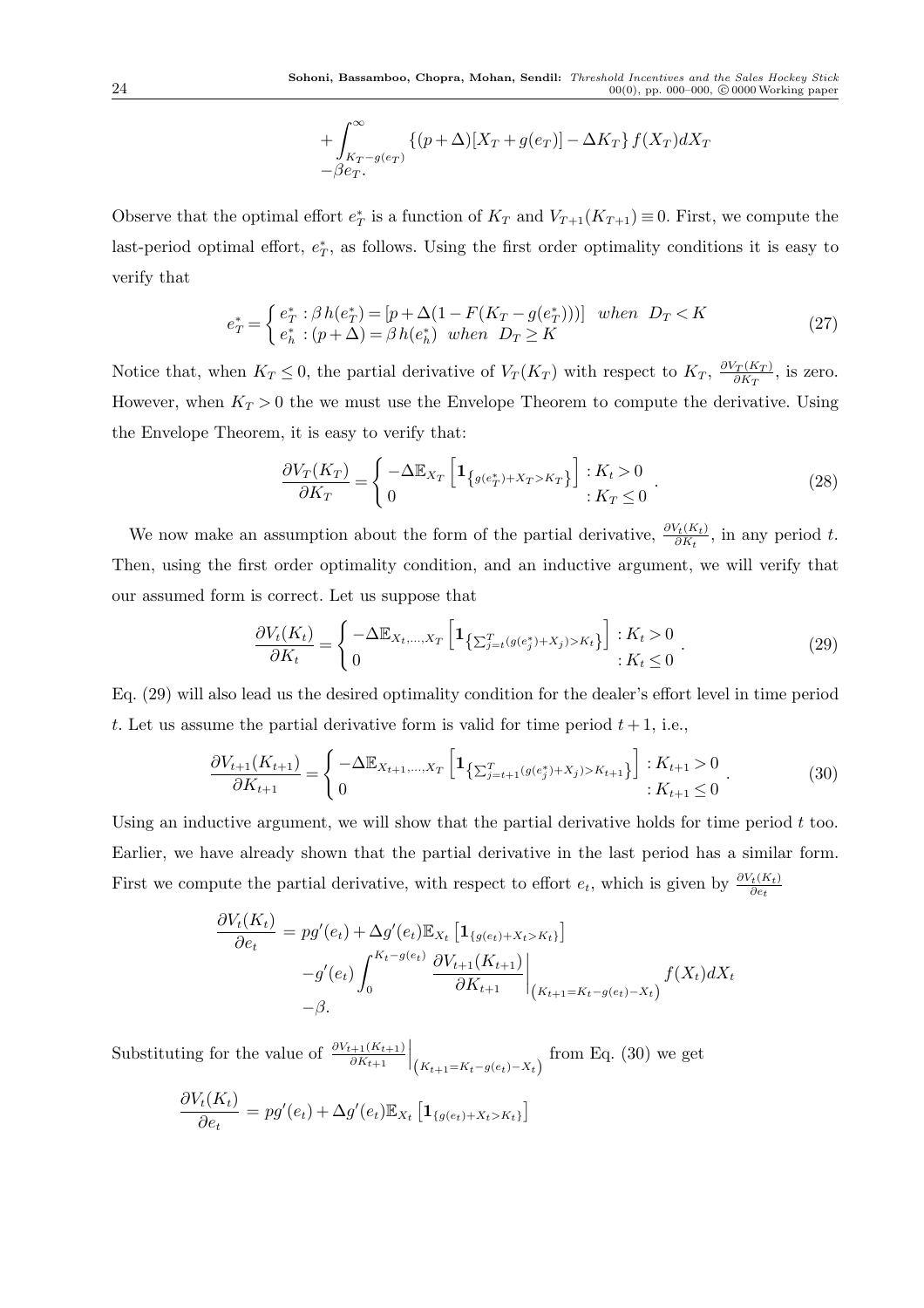$$
+\Delta g'(e_t) \mathbb{E}_{X_t} \left[ \frac{\partial V_{t+1}(K_{t+1})}{\partial K_{t+1}} \Big|_{(K_{t+1} = K_t - g(e_t) - X_t)} \times \mathbf{1}_{\{(g(e_t) + X_t) \le K_t\}} \right]
$$
  
\n
$$
= pg'(e_t) + \Delta g'(e_t) \mathbb{E}_{X_t} \left[ \mathbf{1}_{\{g(e_t) + X_t > K_t\}} \right]
$$
  
\n
$$
+\Delta g'(e_t) \mathbb{E}_{X_t, ..., X_T} \left[ \mathbf{1}_{\{g(e_t) + X_t + \sum_{j=t+1}^T (g(e_j^*) + X_j) > K_t\}} \times \mathbf{1}_{\{(g(e_t) + X_t) \le K_t\}} \right]
$$
  
\n
$$
- \beta
$$
  
\n
$$
= pg'(e_t) + \Delta g'(e_t) \mathbb{E}_{X_t} \left[ \mathbf{1}_{\{g(e_t) + X_t > K_t\}} \right]
$$
  
\n
$$
+ \Delta g'(e_t) \mathbb{E}_{X_t, ..., X_T} \left[ \mathbf{1}_{\{\sum_{j=t}^T (g(e_j^*) + X_j) > K_t\}} \right]
$$
  
\n
$$
- \beta
$$

Thus, the first order optimality condition implies that the first order condition must satisfy:

$$
p + \Delta \mathbb{E}_{X_t, \dots, X_T} \left[ \mathbf{1}_{\left\{ \sum_{j=t}^T (g(e_j^*) + X_j) > K_t \right\}} \right] = \beta h(e_t^*) \tag{31}
$$

However, we still need to verify that, if Eq. (31) holds, then  $\frac{\partial V_t(K_t)}{\partial K_t}$  follows the same form mentioned earlier. Again, we use the Envelope Theorem to compute  $\frac{\partial V_t(K_t)}{\partial K_t}$ . It is easy to verify that, if  $K_t > 0$ , then

$$
\frac{\partial V_t(K_t)}{\partial K_t} = -\Delta \mathbb{E}_{X_t, ..., X_T} \left[ \mathbf{1}_{\{g(e_t^*) + X_t + \sum_{j=t+1}^T (g(e_j^*) + X_j) > K_t\}} \times \mathbf{1}_{\{(g(e_t) + X_t) \le K_t\}} \right]
$$
\n
$$
= -\Delta \mathbb{E}_{X_t, ..., X_T} \left[ \mathbf{1}_{\{\sum_{j=t}^T (g(e_j^*) + X_j) > K_t\}} \right]
$$

However, when  $K_t < 0$ , then  $\frac{\partial V_t(K_t)}{\partial K_t} = 0$ . Thus, we have the proof by induction.

# Conditions for Concavity of the Dealer's Profit Under the ∆-Contract.

Suppose  $f_J(\cdot)$  is the joint distribution of random variables  $X_t, \ldots, X_T$ . Furthermore, we assume that  $X_1, \ldots, X_T$  are iid random variables. Now, the first partial derivative of the profit function with respect to  $e_t$  (in any time period t),  $\frac{\partial V_t(K_t)}{\partial e_t}$ , is

$$
\frac{\partial V_t(K_t)}{\partial e_t} = g'(e_t) \left[ p + \Delta E_{X_t...X_T} \mathbb{1}_{\sum_{j=t}^T (g(e_j) + X_j) > K_t} \right] - \beta.
$$

The second partial is given by

$$
\frac{\partial^2 V_t(K_t)}{\partial e_t^2} = g''(e_t) \mathbf{Q} + g'(e_t) \frac{\partial \mathbf{Q}}{\partial e_t},\tag{32}
$$

where  $Q \equiv p + \Delta E_{X_t...X_T} \left[ 1_{\{\sum_{j=t}^{T} (g(e_j) + X_j) > K_t\}} \right]$ . We know that

$$
p + \Delta \ge Q \ge p. \tag{33}
$$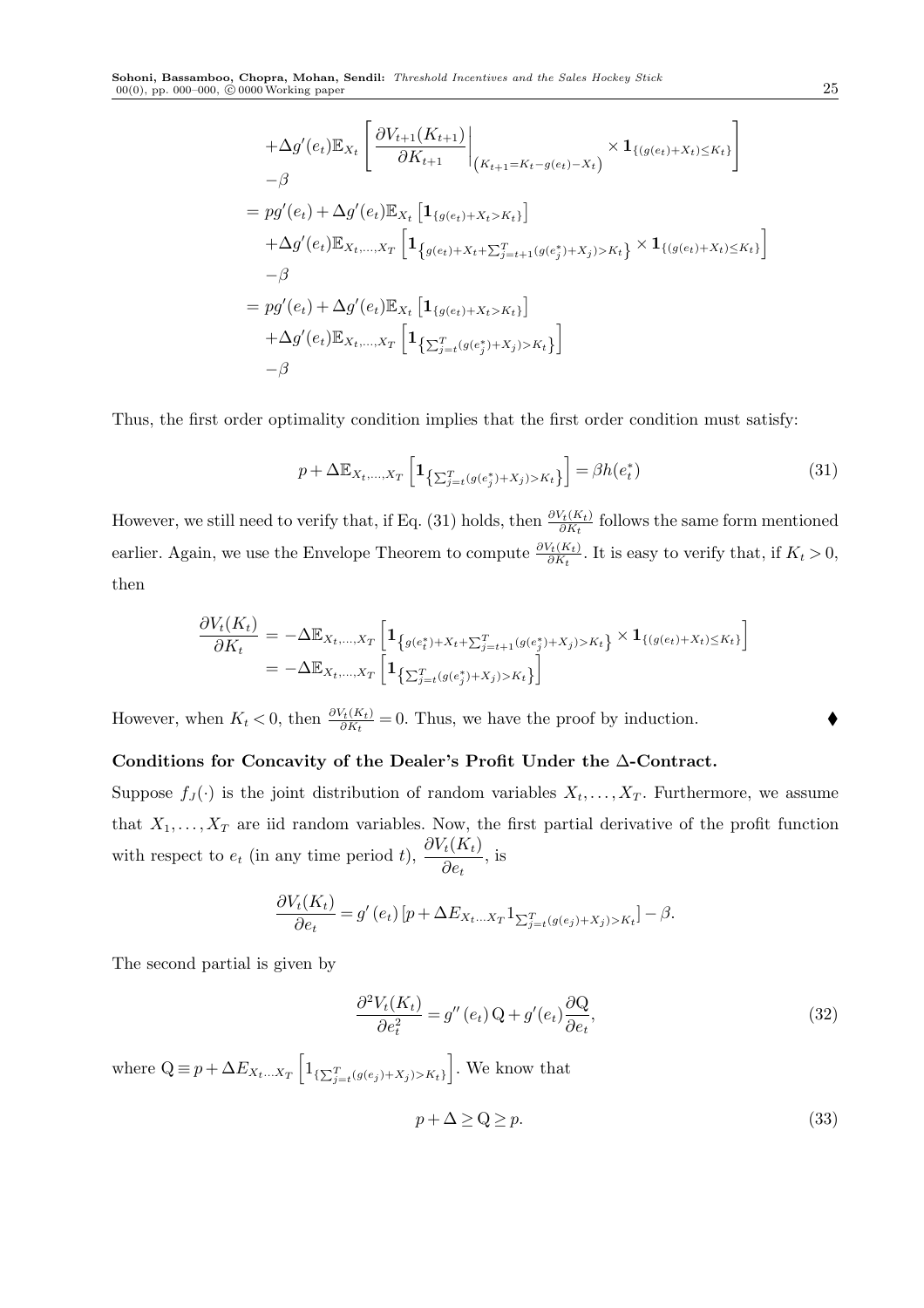Let us define  $Z \equiv \sum^T$  $j=t$  $X_j$  and the convolution function of random variables  $X_t, \ldots, X_T$  as  $\phi(Z)$ . Since  $f_J(\cdot)$  is the joint density function of  $X_t, \ldots, X_T$ , we must have

$$
\int_{\sum_{j=t}^{T} (g(e_j) + X_j) > K_t} f_J(X_t, \dots, X_T) dX_t \dots dX_T = 1 - \int_0^{K_t - \sum_{j=t}^{T} g(e_j)} \phi(Z) dZ \tag{34}
$$

Using Eq. (34) we compute

$$
\frac{\partial \mathbf{Q}}{\partial e_t} = g'(e_t) \phi \left( K_t - \sum_{j=t}^T g(e_j) \right) \tag{35}
$$

Observe that, since the pdf,  $f(\cdot)$ , is bounded above by M, and the variables are iid we must have

$$
\phi(Z) = \int_{X_t=0}^{\infty} \dots \int_{X_{T-1}=0}^{\infty} f(Z - \sum_{j=t}^{T-1} X_j) f(X_{T-1}) \dots f(X_t) dX_{T-1} \dots dX_t
$$
  
\n
$$
\leq M \int_{X_t=0}^{\infty} \dots \int_{X_{T-1}=0}^{\infty} f(X_{T-1}) \dots f(X_t) dX_{T-1} \dots dX_t
$$
  
\n
$$
M.
$$
\n(36)

Thus, equations (36) and (35) imply

$$
\frac{\partial Q}{\partial e_t} \le \Delta M \, g'(e_t) \tag{37}
$$

To ensure concavity we must have  $\frac{\partial^2 V_t(K_t)}{\partial e^2} \leq 0$ . Using equation (37) this condition implies  $\frac{g''(e_t)}{g'(e_t)^2} \leq$  $\partial e_t^2$  $-\frac{\Delta M}{Q}$  $\frac{\Delta M}{Q}$ . Thus, from equation (33),  $\frac{\partial^2 V_t(\tilde{K}_t)}{\partial e^2}$  $\frac{V_t(K_t)}{\partial e_t^2} \leq 0 \iff \frac{g''(e_t)}{g'(e_t)^2}$  $\overline{g'(e_t)^2} \leq \Delta M$  $\frac{m}{p}$ . Hence, the profit function in any time period is concave if  $\frac{g''(e_t)}{f'(e_t)}$  $\overline{g'(e_t)^2} \leq \Delta M$  $\frac{m}{p}$ .

## Proof for Theorem 1.

Using Jensen's inequality it is easy to show that  $h(e_t^*) \leq h(\mathbb{E}[e_{t+1}^*])$ . Since  $h(\cdot)$  is an increasing function this implies that  $e_t^* \leq \mathbb{E}[e_{t+1}^*]$ . This further implies that  $\mathbb{E}[e_t^*] \leq \mathbb{E}[e_{t+1}^*]$ .

## Proof for Theorem 2.

Let us first consider the case when  $g \circ h^{-1}(\cdot)$  is a concave function. From Eq. (11) we know that the optimal effort,  $e_t^*$ , satisfies the following condition:

$$
e_t^* = h^{-1}\left(\frac{1}{\beta}\left(p + \Delta \mathbb{E}_{X_t,\ldots,X_T}\left[\mathbf{1}_{\left\{\sum_{j=t}^T\left(g(e_j^*)+X_j\right)>K_t\right\}}\right]\right)\right).
$$

The expected sales in any period t,  $\mathbb{E}[S_t]$ , is given by  $\mathbb{E}[X_t + g(e_t^*)]$ . Therefore,

$$
\mathbb{E}[S_t] = \mathbb{E}[X_t] + \mathbb{E}[g(e_t^*)]
$$
  
= 
$$
\mathbb{E}[X_t] + \mathbb{E}\left[g \circ h^{-1}\left(\frac{1}{\beta}\left(p + \Delta \mathbb{E}_{X_t,\ldots,X_T}\left[\mathbf{1}_{\{\sum_{j=t}^T\left(g(e_j^*)+X_j\right)>K_t\}}\right]\right)\right)\right].
$$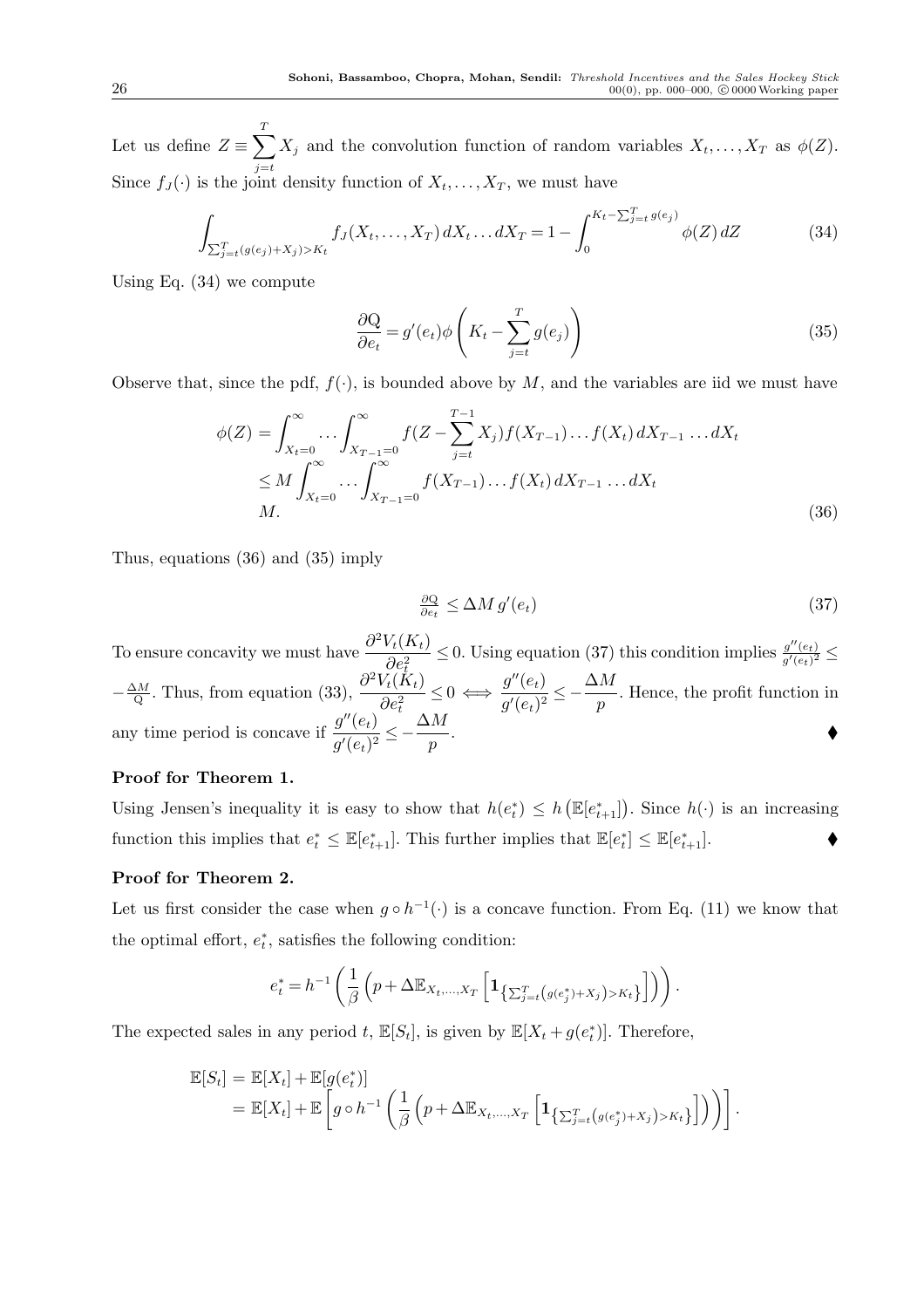(by Jensen's inequality we have)  
\n
$$
\leq \mathbb{E}[X_t] + g \circ h^{-1} \left( \mathbb{E} \left[ \left( \frac{1}{\beta} \left( p + \Delta \mathbb{E}_{X_t, ..., X_T} \left[ \mathbf{1}_{\{\sum_{j=t}^T (g(e_j^*) + X_j) > K_t\}} \right] \right) \right) \right] \right)
$$
\n
$$
= \mathbb{E}[X_t] + g \circ h^{-1}(h(e_{t+1}^*))
$$
\n
$$
= \mathbb{E}[X_t] + g(e_{t+1}^*)
$$
\n
$$
= \mathbb{E}[S_{t+1}]
$$

Thus, the sales HSP exists under this condition. However, following, similar arguments it can be shown that the inequality reserves when  $g \circ h^{-1}(\cdot)$  is convex.

#### Proof for Theorem 4.

From Eq. (11) we know that the optimal effort,  $e_{t+1}^*$ , satisfies the following condition:

$$
e_{t+1}^* = h^{-1} \left( \frac{1}{\beta} \left( p + \Delta \mathbb{E}_{X_{t+1},...,X_T} \left[ \mathbf{1}_{ \left\{ \sum_{j=t+1}^T \left( g(e_j^*) + X_j \right) > K_{t+1} \right\}} \right] \right) \right). \tag{38}
$$

Observe that, in Eq. (38), as  $X_t$  increases,  $K_{t+1}$  decreases since  $K_{t+1} = K - D_{t+1}$  (see definition of adjusted threshold in Eq. 6). Furthermore,  $h^{-1}(\cdot)$  is convex and increasing (by Assumption 1). So,  $e_{t+1}^*$ , also increases as  $X_t$  increases. We now use a theorem proved in Schmidt (2003).

THEOREM 5 (Schmidt). Assume that  $J$  is convex and that  $X$  has a finite second moment. Then the inequality,  $cov[\phi_1(X), \phi_2(X)] \geq 0$ , holds for any two increasing functions  $\phi_1, \phi_2 : J \to \mathbb{R}$ for which  $\phi_1(X)$  and  $\phi_2(X)$  have a finite second moment.

Using, Theorem 5, it is easy to verify that  $cov[e_{t+1}^*(X_t), h^{-1}(X_t)] \geq 0$ . This further implies that  $e_{t+1}^*$  and  $X_t$  are positively correlated.

## Proof for Proposition 1.

With perfect correlation and perfect information, and the choice of the threshold  $K = \sum_{t=1}^{T} x_t + \bar{K}$ (Eq. (19)), the dealer's profit function reduces to

$$
\Pi_{\Delta} = \begin{cases} p(K - \bar{K}) + p \sum_{t=1}^{T} g(e_t) - \beta \sum_{t=1}^{T} e_t & : \sum_{t=1}^{T} g(e_t) < \bar{K} \\ (p + \Delta)(K - \bar{K}) + (p + \Delta) \sum_{t=1}^{T} g(e_t) - \Delta K - \beta \sum_{t=1}^{T} e_t & : \sum_{t=1}^{T} g(e_t) \ge \bar{K} \end{cases}
$$
(39)

It is easy to verify the dealer's profit function is a deterministic concave function of the vector of efforts, i.e.,  $(e_1, \ldots, e_t, \ldots, e_T)$ . To maximize his profit the dealer must solve the following two optimization problems:

$$
\max_{e_1, \dots, e_T} p \sum_{t=1}^T g(e_t) - \beta \sum_{t=1}^T e_t
$$
  
s.t.  $e_1, \dots, e_T \ge 0$  <sup>(40)</sup>

$$
\max_{e_1, \dots, e_T} (p + \Delta) \sum_{t=1}^T g(e_t) - \beta \sum_{t=1}^T e_t
$$
 (41)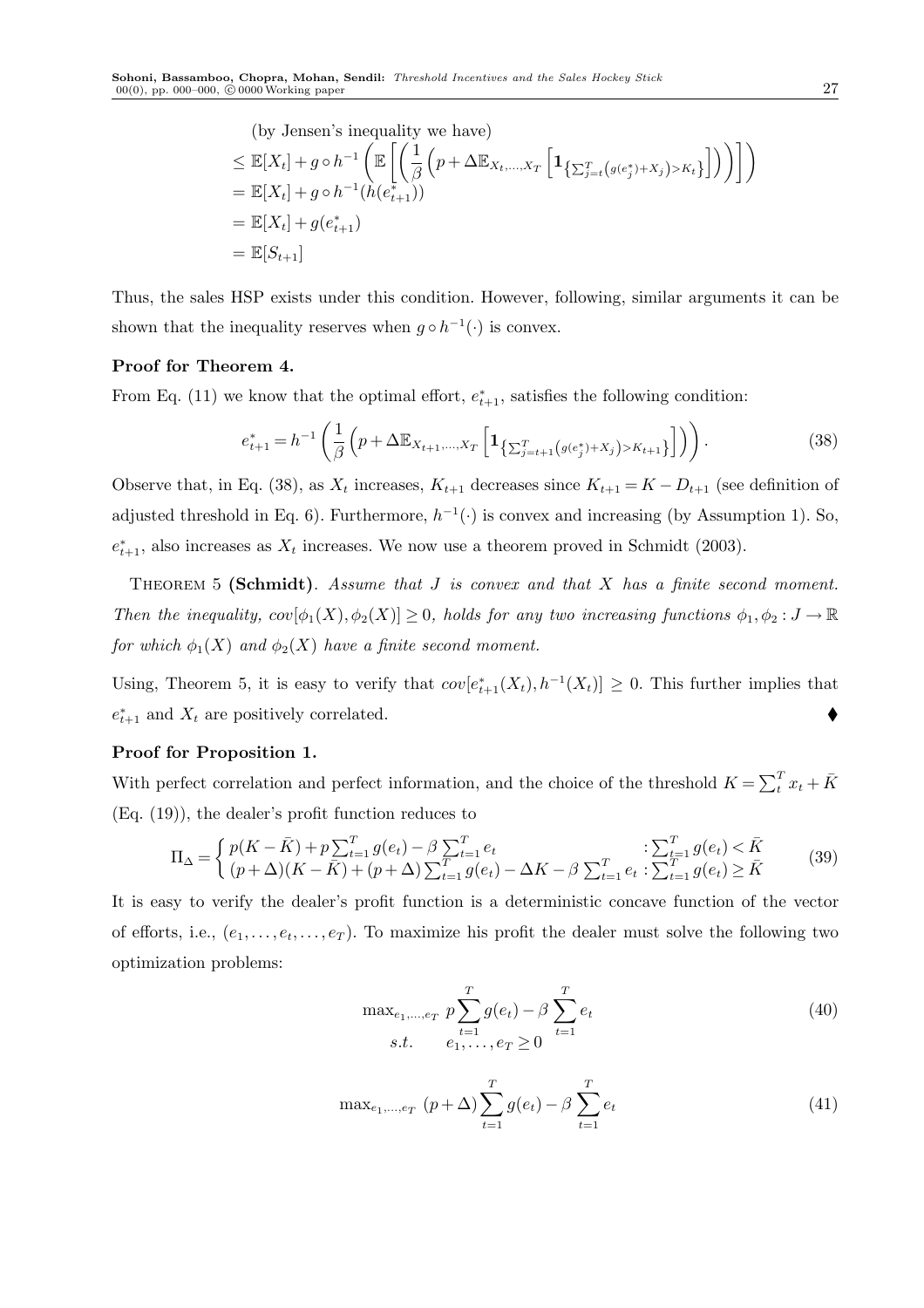s.t.  $e_1, \ldots, e_T > 0$ 

and choose the effort levels that result in the maximum profit. Since, both Eq. (40) and Eq. (41), are concave functions, the the optimal effort in each time period is either  $e_l^*$  (optimal solution to Eq. 40) or  $e_h^*$  (optimal solution to Eq. 41), where  $e_l^*$  is defined by Eq. (7) and  $e_h^*$  is defined by Eq. (8). Hence, the dealer exerts the same effort in all time periods. Thus, the sales HSP is eliminated under perfect information. Essentially, the steps followed by the dealer are the following: (1) Compute  $e_l^*$  and  $e_h^*$ , (2) Compare the which if  $\sum_{t=1}^T e_l^* < \bar{K}$  and  $\sum_{t=1}^T e_h^* \ge \bar{K}$  choose the high effort,  $e_h^*$  in each period, else (4)  $\sum_{t=1}^T e_h^* < \bar{K}$  choose the low effort,  $e_l^*$  in each period.

Now, consider the case when  $\bar{K} > T g(e_h^*)$ . Under this condition  $\sum_{t=1}^T e_h^* \geq \bar{K}$  is never satisfied and the dealer must choose the lower effort in every time period. If the condition doesn't hold then the dealer will always choose the higher effort level,  $e_h^*$ , in each period.  $\blacklozenge$ 

## Proof for Proposition 2.

Earlier in Proposition 1 we proved that the dealer either exerts a constant low effort,  $e_t^*$ , in all time periods or a high effort,  $e_h^*$ , in all time periods. This depends on the value of  $\bar{K}$  chosen. We saw that if  $\bar{K} > \tilde{K} = T g(e_h^*)$ , then the dealer always chooses the lower effort for every realization of  $X_t$ ,  $t = 1, \ldots, T$ . Hence, had the manufacturer chosen any arbitrary threshold, K, (not based on a perfectly correlated signal) the dealer's effort in any time period would be at least as large as  $e_l^*$ (see Lemma 2). However, if the manufacturer chose  $\bar{K} < \tilde{K} = Tg(e_h^*)$ , the dealer exerts the highest effort in all time periods and hence the sales are the highest of any realization of the demand signals. This is not the case when K is chosen arbitrarily (not based on a correlated signal), since (see Lemma 2) the dealer's effort is strictly bounded as follows:  $e_l^* \leq e_t^* \leq e_h^*$ . Thus, path-wise dominance is obtained based on the choice of  $\bar{K}$  under perfect correlation and information.

## Proof for Proposition 3.

Recall that the worst-case gap,  $G(\Delta)$ , is defined by Eq. (25).

$$
G(\Delta) = \sup_{z \in [p, p + \Delta]} \int_p^z \left( \int_p^{p + \Delta} \frac{m'(z)}{\Delta} dz \right) - m'(y) dy
$$

Further, defining  $g_{\epsilon}(e) \equiv \gamma((1+\epsilon)e)$ , we have

$$
h_{\epsilon}(e) = \frac{1}{\gamma((1+\epsilon)e)} \text{ and } m_{\epsilon}(\cdot) \equiv h_{\epsilon}^{-1}(\cdot).
$$

Now, consider any two functions,  $f_1(\cdot)$  and  $f_2(\cdot)$ , such that  $f_2(y) = f_1((1+\epsilon)y)$ . Then it is easy to verify that  $f_1^{-1}(y) = (1 + \epsilon) f_2^{-1}(y)$ . This implies that

$$
(1+\epsilon)m_{\epsilon}(z)=m_0(z),
$$

which in turn implies  $(1+\epsilon)m'_{\epsilon}(z) = m'_{0}(z)$ . Thus, using the definition of the worst case gap, we get the desired result. This completes the proof.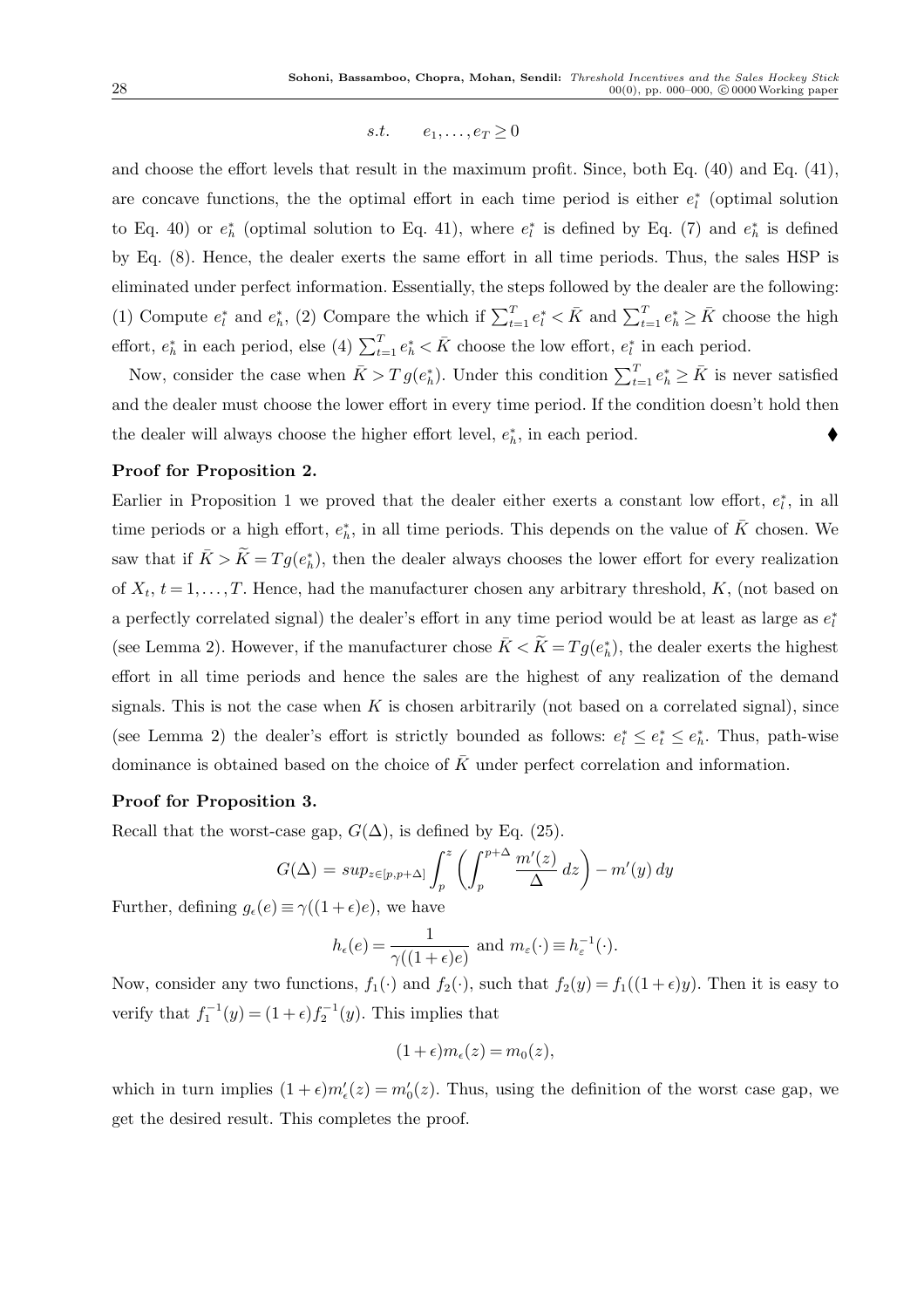#### References

- Basu, Amiya, Rajiv Lal, V. Srinivasan, Richard Staelin. 1985. Salesforce compensation plans: An agency theoritic perspective. Marketing Science 4(4) 267–291.
- Bourland, K., S. Powell, D. Pyke. 1996. Exploiting timely demand information to reduce inventories. European Journal of Operational Research 92 239–253.
- Bradley, J. R., B. C. Arntzen. 1999. The simultaneous planning of production, capacity, and inventory in seasonal demand environments. Operations Research 47 795–806.
- Cachon, G. P. 2003. Supply chain coordination with contracts. S. Graves, T. de Kok, eds., Supply Chain Management: Design, Coordination and Operation, Handbooks in Operations Research and Management Science, vol. 11. Elsevier, North-Holland, 229–339.
- Cachon, Gérard P., Martin A. Lariviere. 2005. Supply chain coordination with revenue-sharing contracts: Strengths and limitations. Management Science 51(1) 30–44.
- Chen, F. 2003. Information sharing and supply chain coordination. S. Graves, T. de Kok, eds., Supply Chain Management: Design, Coordination and Operation, Handbooks in Operations Research and Management Science, vol. 11. Elsevier, North-Holland, 341–421.
- Chen, Fangruo. 2000. Sales-force incentives and inventory management. Manufacturing  $\mathcal C$  Service Operations Management 2(2) 186–202.
- Chen, Fangruo. 2005. Salesforce incentives, market information, and production/inventory planning. Management Science  $51(1)$  60–75.
- Coughlan, Anne T. 1993. Handbooks in OR & MS, chap. 13. Elsivier Science Publishers B. V., 611–651.
- Coughlan, Anne T., Sen K. Subrata. 1989. Salesforce compensation: Theory and managerial implications. Marketing Science 8(4) 324–342.
- Gavirneni, S., R. Kapuscinski, S. Tayur. 1999. Value of information in capacitated supply chains. Management Science 45 16–24.
- Gonik, Jacob. 1978. Tie saleman's bonuses to forecasts. Harvard Business Review 116–123March-June.
- Harris, M., A. Raviv. 1979. Optimal incentive contracts with imperfect information. Journal of Economic Theory 20 231–259. April.
- Holmström, Bengt. 1979. Moral hazard and observability. The Bell Journal of Economics 10(1) 74–91.
- Joseph, Kissan, Manohar Kalwani. 1998. The role of bonus pay in salesforce compensation plans. Industrial Marketing Management 27 147–159.
- Kim, Son Ku. 1997. Limited liability and bonus contracts. Journal of Economics and Management Strategy 6(4) 899–913.
- Krishnan, Harish, Roman Kapuscinski, David A. Butz. 2004. Coordinating contracts for decentralized supply chains with retailer promotional effort. Management Science 50(1) 48–63.